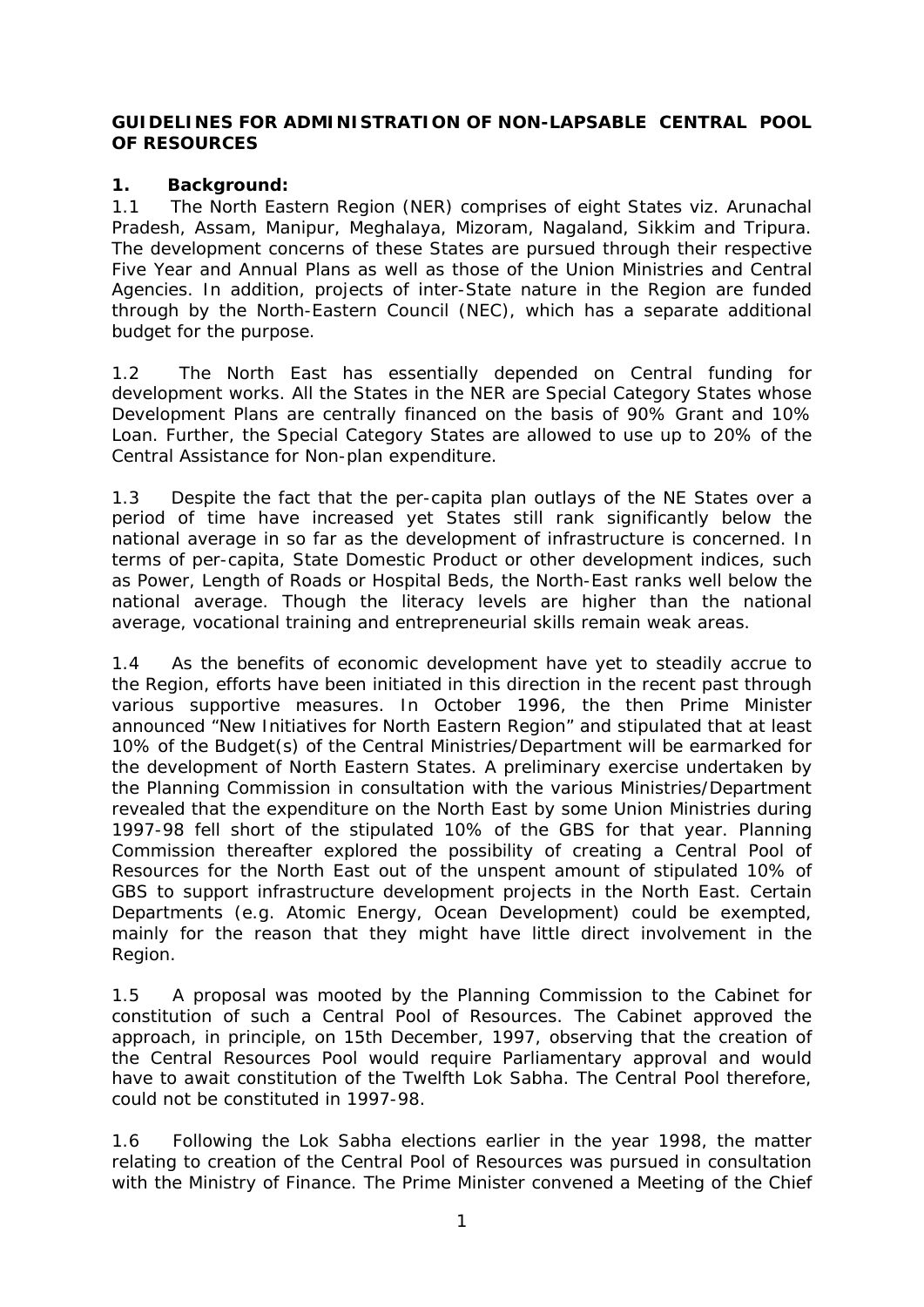Ministers of the North Eastern States on 8th May 1998 when, inter alia, it was indicated that a Non-lapsable Central Pool of Resources for the funding of specific projects in these States would be created. The relevant paragraph from the Prime Minister's speech reads as under:

"We are examining the feasibility of creating a Central Pool of Resources (CPR) which, in turn, will give critical additional support for an accelerated implementation of projects in the entire region. This pool, created from the unspent balance of the allocated expenditure of 10% of the budgets of the concerned Central Ministries, could well amount to around Rs.1500 crore annually."

1.7 This commitment of the Government was also reflected in the Speech of the Finance Minister while presenting the Union Budget for the year, 1998-99. The relevant paragraphs from the Budget Speech are reproduced below:

"Furthermore, it has been decided that a non-lapsable Central Resources Pool will be created for deposit of funds from all Ministries where the plan expenditure on the North Eastern Region is less than 10 per cent of the total plan allocation of the Ministry. The difference between 10 per cent of the allocation and the actual expenditure incurred on the North Eastern Region will be transferred to the Central Pool, which will be used for funding specific programmes for economic and social upliftment of the North Eastern States."

1.8 Further, as part of the budget proposals 1998-99, it was announced that:

"It has been decided that all Central Ministries/Departments should earmark at least 10% of their budget for specific programme of development in the North Eastern Region. To the extent of shortfall in the utilization of this provision by any Ministry/Department (except some exempted ones) according to this norm, the amount would be transferred to a new Reserve Fund in the Public Account titled 'Central Resource Pool for development of North Eastern Region'. Presently, a token provision of Rs.1 crore is being made for transfer to the fund. In Budget 1997-98, such short provision was assessed to be about Rs.1,600 crore. A similar exercise for analyzing the provisions in Central Plan specific to the North Eastern Region in Budget 1998-99 would be carried out and the Resources Pool would be enhanced at Revised Estimates stage to the extent of shortfall from the 10% norm."

1.9 The Union Budget 1998-99 was voted and passed by Parliament. With that, the Non-lapsable Central Pool of Resources was constituted with approval of Parliament.

## **2. Objectives:**

2.1 In the conference of Governors and Chief Ministers of the North Eastern States and Sikkim held in January 2000 at Shillong the Prime Minister stated the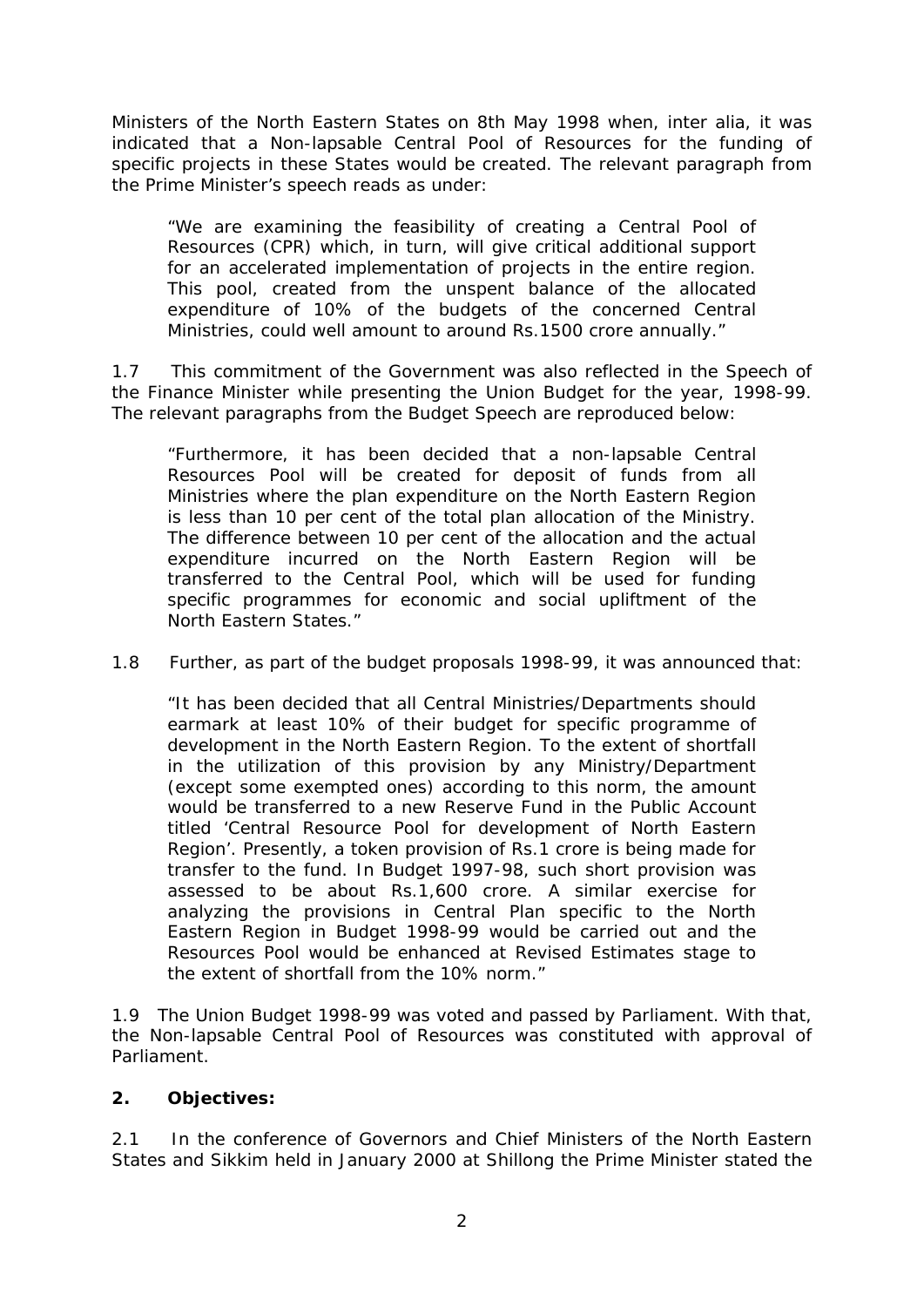objectives of the Non-lapsable Central Pool of Resources. The relevant paragraph from Prime Minister's Speech is:

"My Government has also created a pool of non-lapsable funds for the North-East and Sikkim. This pool, meant for funding development projects in these States, will fill the resource gap in creation of new infrastructure, which is a top priority concern of the Union Government.…"

2.2 The broad objective of the Non-lapsable Central Pool of Resources scheme is to ensure speedy development of infrastructure in the North Eastern Region by increasing the flow of budgetary financing for new infrastructure projects/schemes in the Region. Both physical and social infrastructure sectors such as Irrigation and Flood Control, Power, Roads and Bridges, Education, Health, Water Supply and Sanitation - are considered for providing support under the Central Pool, with projects in physical infrastructure sector receiving priority.

2.3 Funds from the Central Pool can be released for State sector as well as Central sector projects/schemes. However the funds available under the Central Pool are not meant to supplement the normal Plan programmes either of the State Governments or Union Ministries/ Departments/ Agencies.

#### **3. Institutional arrangement to Administer the NLCPR Funds.**

3.1 There shall be a committee called 'NLCPR Committee' to administer NLCPR Scheme consisting of:

- (i) Secretary, Ministry of Development of North Eastern Region Chairman
- (ii) Finance Secretary or his representative not below the rank of Joint Secretary-Member
- (iii) Home Secretary or his representative not below the rank of Joint Secretary -Member
- (iv) Secretary of the concerned Ministry/Department or his representative not below the rank of Joint Secretary proposing a central sector project - Member
- (v) Principal Adviser/ Adviser, In-charge of North Eastern State (and Sikkim) in Planning Commission. - Member
- (vi) Financial Advisor, Ministry of DONER -- Member
- (vii) Joint Secretary / Joint Secretaries In-charge of Non-lapsable Central Pool of Resources in the Ministry of Development of North Eastern Region – One JS being Member Convener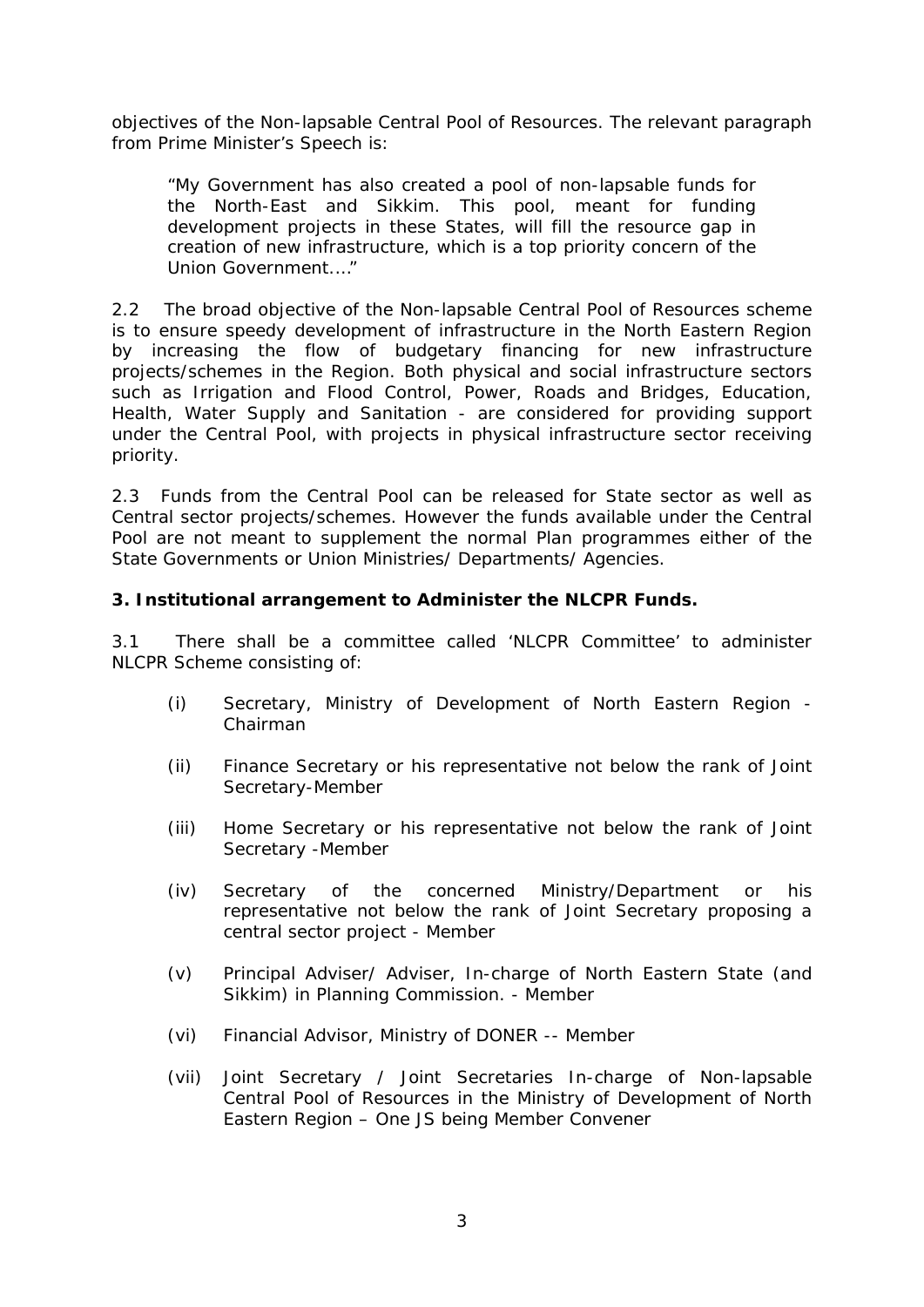- 3.2 The functions of the Committee are:
	- (a) To ensure equitable distribution of NLCPR resources amongst NE States keeping in mind existing inter-State and intra-State regional disparity, Human Development Indices (HDI) including per capita income, poverty level (BPL), density of infrastructure, population, area and terrain etc. besides performance of the States in implementing NLCPR projects.
	- (b) To assess projects/schemes proposed by the States of the NE and Sikkim under NLCPR in terms of viability and tangible socioeconomic impact.
	- (c) To prioritize them.
	- (d) To recommend allocation of funds for such schemes/projects.
	- (e) To closely monitor and review the progress of the projects/schemes, including the deputation of appropriate officials of the Central Government, for field inspections on a periodic basis.
	- (f) To suggest policy changes to obviate procedural and other bottlenecks in the execution of programmes/projects/schemes.

3.3 The Committee would meet as often as necessary (at least once in two months) and would submit periodic recommendations to the Union Minister for Development of North Eastern Region on various aspects of NLCPR projects.

3.4 Committee would be serviced by the NLCPR Division in the Ministry of Development of North Eastern Region.

#### **4. Project formulation under NLCPR**

- 4.1 The following process shall be adopted for project formulation:
	- 4.1 (i)
		- (a) Each State would propose through its nodal Department, an Annual Profile of projects under the NLCPR in terms of a shelf of projects (called 'priority list' hereafter) latest by 30<sup>th</sup> November for the next Financial Year. The submission date for Priority List of projects shall be strictly adhered.
		- (b) Priority list once submitted shall not be changed or modified.
		- (c) **The priority list should be a comprehensive proposal containing 'gap analysis' of all major sectors and justification of the list of projects in fulfilling these gaps. This should be in consonance with the overall planning process within the State covering Annual Plans and Five year Plans.**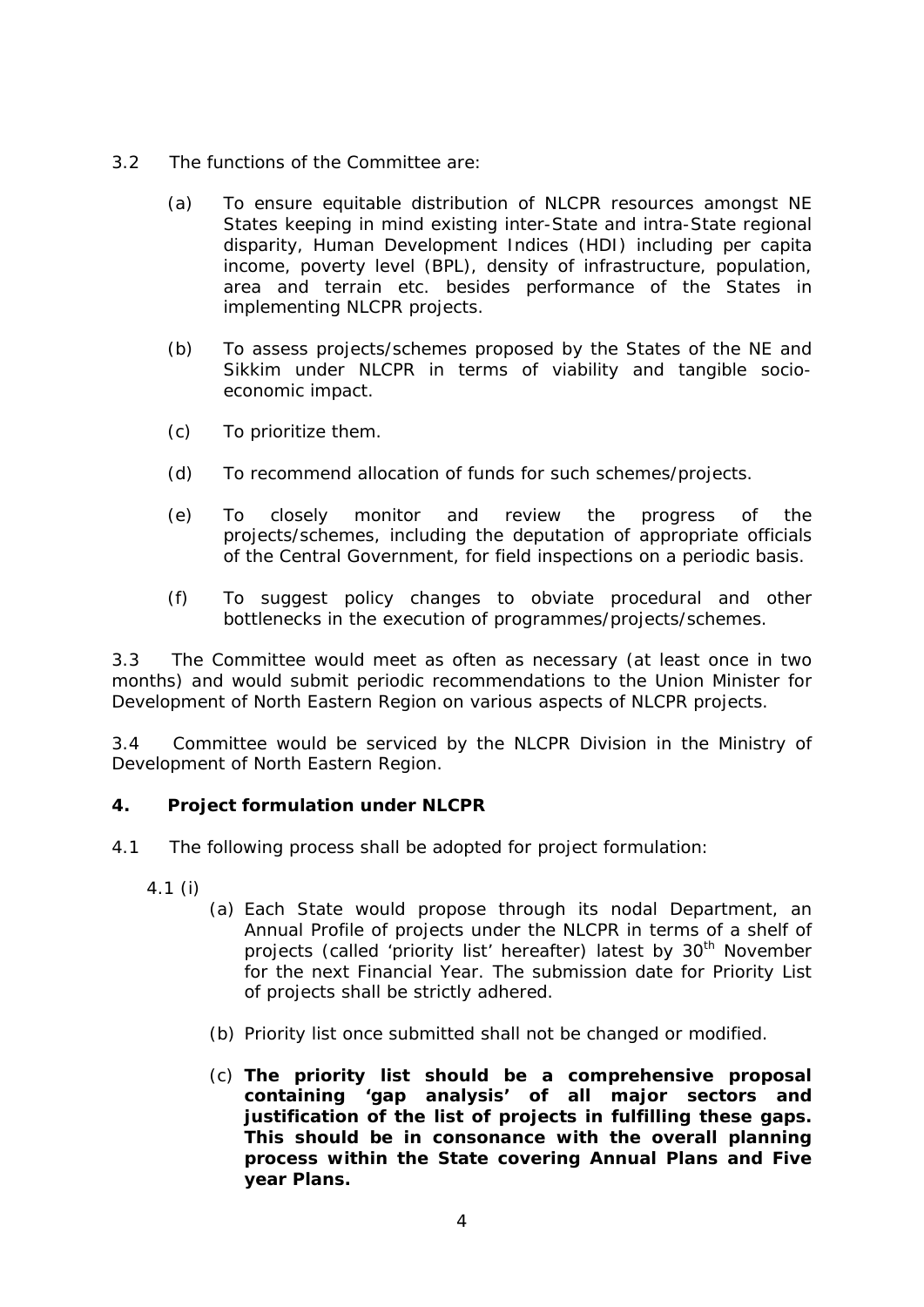- (d) **States may identify certain sectors for focused investments with a long-term vision instead of expending these funds into small, diverse and stand-alone projects**.
- (e) **The State should also indicate that these projects have not been taken up or proposed to be taken up with any other funding mechanism.**
- (f) Projects in backward areas/ Sixth Schedule areas/ Autonomous District Councils of the State would continue to be accorded weightage. While posing projects for funding under NLCPR in a particular financial year, the States may include projects from backward areas/ Sixth Schedule Areas/ Autonomous District Councils in the priority list of projects for a particular financial year minimum upto 25% of total cost of projects included in the priority list for that year.
- (g) Along with Priority List, the Concept Paper for each project included in it should be submitted denoting approximate financial outlay benefits accruing from such projects, identification of beneficiaries etc. (Details of model concept paper at **Annexure-I**). Any project contained in the Priority List without proper Concept Paper will not be considered.
- (h) Concept Papers must be prepared as per the generic structure at **Annexure-I**. They must clearly indicate a detailed analysis of the existing facilities in the sector and full justification for retention of the particular project. The Concept Paper must invariably delineate the cost-benefit analysis of the project. For economic sector project economic benefit should specifically be indicated comparing it with the cost involved.
- (i) **The concept paper should inter-alia include a certificate that the project have not been taken up or proposed to be taken up with any other funding mechanism.**
- (j) Government of India norms for projects and for the sector to which the project belongs should invariably be kept in mind while proposing a project.
- (k) Only the infrastructure development projects that may lead to socio economic upliftment in the State and having impact on larger number of people should be included in the list. No individual beneficiary schemes / projects should be included in the Priority List.
- (l) **For optimum utilisation of funds, the States may propose the projects on the basis of present needs and keeping view the future expansions rather than making imaginary proposals.**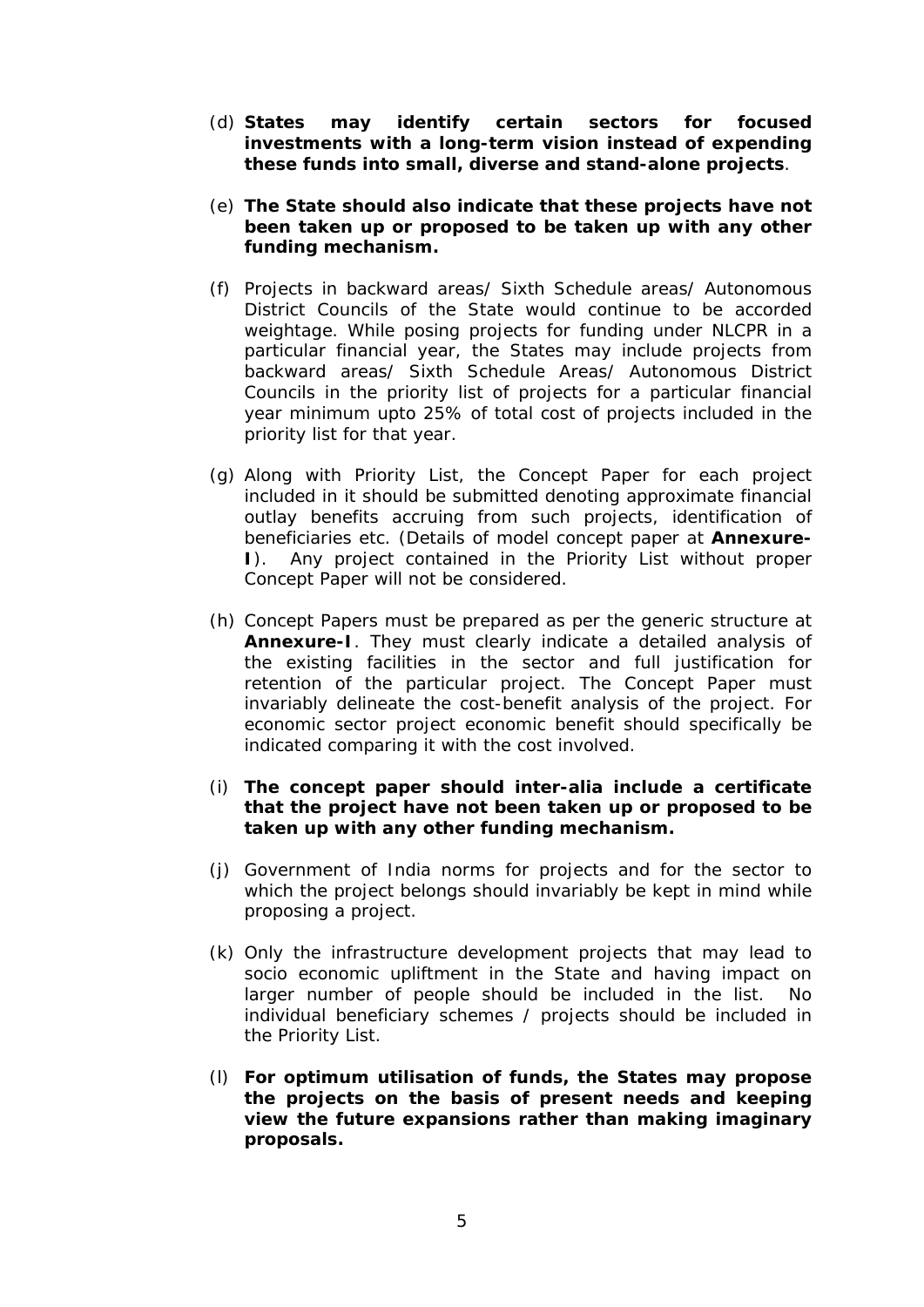- (m) To eliminate any duplication, the projects which can be taken up under the other schemes of Central Ministries or under the State Plan should not be included in the Priority List.
- (n) Projects with an estimated cost of only Rs.3.00 crore or above should be included in the priority list.

#### (o) **If a project in the priority list is considered by the NLCPR Committee but not retained, then it may not be proposed again at-least for next three (3) yrears.**

4.1 (ii) The cost indicated in the Concept Paper should be on realistic side and based on latest SOR. The cost escalation while finally sanctioning the project is allowed only to the extent of 10-15 % over the cost indicated in the Concept Paper. Under exceptional circumstances this limit can be extended up to 20% beyond which the project will stand chances of being dropped or the State Government will be required to comment and fund the enhanced cost.

4.1 (iii) The scope of the project indicated in the Concept Paper should be what is intended to be reflected in the DPR. There should not be any major change in scope of project in DPR against what was proposed in the Concept Paper.

4.1 (iv) Following criteria would further guide the project identification exercise by the NLCPR Committee:

- a. Projects of less than Rs.3 Crore would not be generally funded;
- b. NLCPR funds will not be used to fund land acquisition costs;
- c. Each location specific project would be counted as one; the practice of clubbing many projects into one to increase the size of the project would not be acceptable;
- d. Project acceptance would depend on its soundness. The State priority list will only be a suggestive guide. NLCPR Committee will not be bound by that priority.
- e. Projects in backward areas/ Sixth Schedule areas/ Autonomous District Councils of the State would be given weightage and minimum 25% funds may be allocated to the projects falling in these areas.
- f. NLCPR funds would be an additionality to ongoing programmes. They would not be used to substitute a budgeted ongoing project or scheme. Emphasis need to be given for employment generation and infrastructure schemes;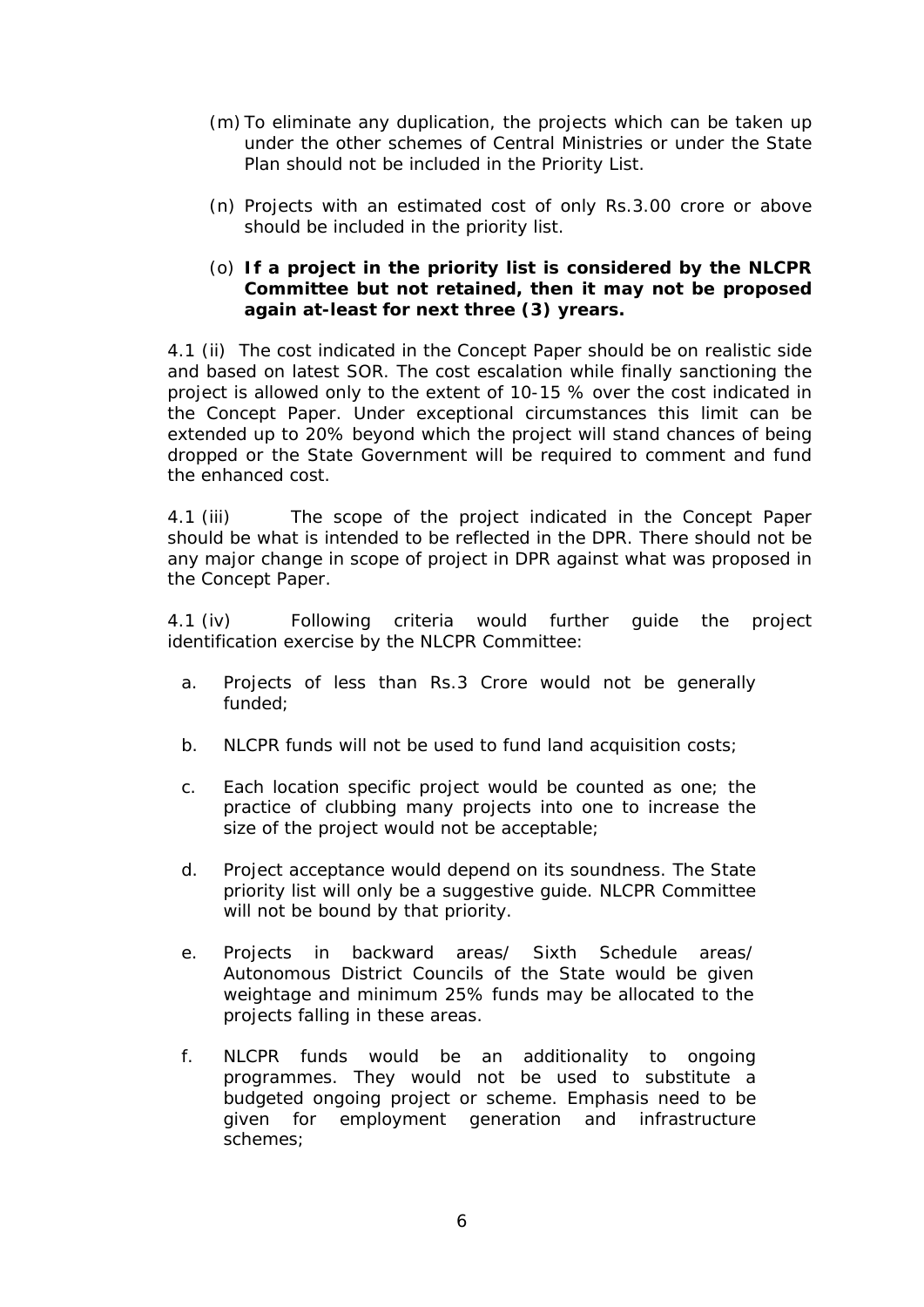- g. Normally a project duration should not exceed maximum 3-4 years. Long gestation projects will not be encouraged;
- h. Funding under NLCPR would be made available to State/Central agencies only. The State however, may decide to get the project implemented through any qualified, reputed, experienced agency to be specified in the proposal.
- 4.1 (v)
	- a) The Detailed Project Reports (DPRs) would be prepared properly by the State Department concerned as per generic structure given at **Annexure II**, based on the current schedule of rates and submitted to the Ministry of DoNER, **in five (5) copies,** through Nodal Department of the State within **two months** of retention of projects. **If the State Government could not submit DPR of the project within two (2) months of its retention the project may be dropped.**
	- b) To avoid the repetition of mistakes while preparing DPRs, the State Governments should refer to the comments provided earlier by the Line Ministries/ Ministry of DoNER for improvement in the DPRs of similar type of projects.
	- c) All regulatory and statutory clearances like forest & environment, land acquisition etc. should be identified and timeframe for obtaining the same has to be indicated.
	- d) The DPR should be accompanied by a socio-economic feasibility report and must establish its economic and technical viability such as its rationale, cost, finances available from other sources, similar facilities available in and around area of the project site, detailed technical specifications etc.
		- CPM and PERT chart;
		- Year-wise phasing of inputs, viz. expenditure;
		- Quarterly and yearwise physical outputs/targets to be achieved (as project monitoring indicators);
		- Project Implementation Schedule (Annexure III):
		- An authentication by State Authorities (not below the level of Chief Engineer equivalent) that the costs are based on the latest Schedules in vogue in the State concerned;
		- All relevant regulatory and statutory clearances and time frame for obtaining the same.

4.1 (vi) Central Ministry/Department would submit projects for funding under NLCPR only if they have exhausted the funds (minimum 10 percent of their Budget) provided for NER. Even there, they would be encouraged to take recourse, in the first instance, to supplementary demand for grants for augmentation of their budgets for projects in NER. Further, in case of projects of central ministries/departments, the projects should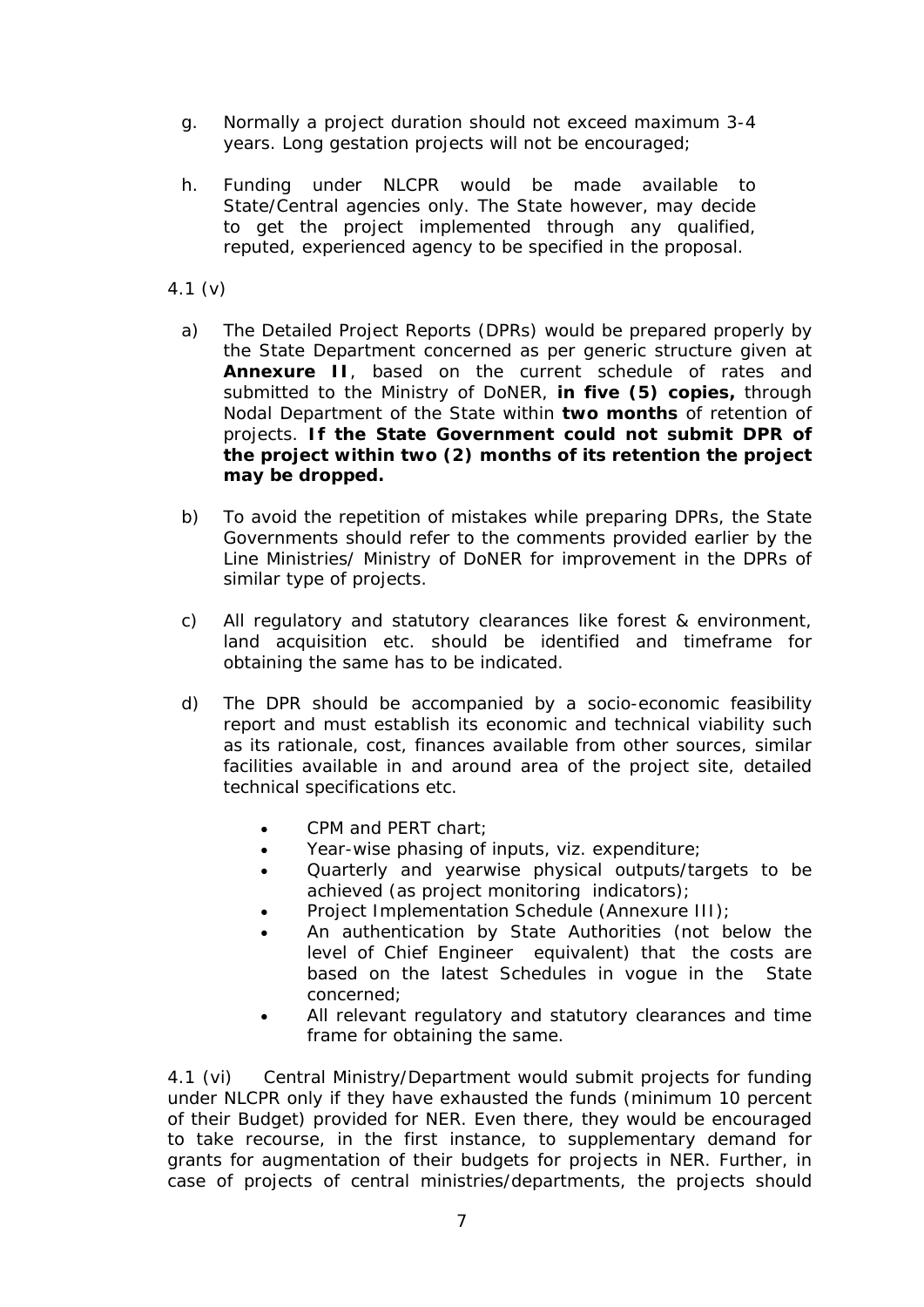have all the necessary SFC/EFC clearances. (Proposals related to state sector projects will not require EFC/SFC routing since the assets are not created in the central government, the assistance is on 90% grant basis on which the state plan funds are also transferred). The proposals from the Central Agencies however will require such clearance and should be routed through the concerned Administrative Ministry/ Department. The NLCPR 100% grant will be made available only for that year and the Ministry/Department should take up the remaining part of the project from next year in their annual plan.

4.1 (vii) Occasionally, proposals may be taken up directly by the NLCPR Committee for strategic or other priority reasons. These proposals would also be treated as being duly submitted, and scrutinized for eligibility/desirability as if State Government/Union Ministries concerned had submitted them. This may also include strategic intervention through Corporations / Organisations under the administrative control of the Ministry of DONER and also for monitoring / evaluation studies etc., of NLCPR projects. These proposals will receive 100% funding from NLCPR.

4.1 (viii) No staff component – either work charged or regular – shall be created by the project implementing authorities from NLCPR funds. All such requirement should be met from redeployment of surplus manpower in the department.

4.1 (ix) No maintenance work/ cost will be funded from NLCPR funds.

4.1 (x) The Projects which are not retained by NLCPR Committee in any financial year can also be considered in the subsequent year only if the concerned State Government feels that the project is of vital importance to economic / social development of the State and thus be included in the subsequent priority list.

## **5. Appraisal of Project Proposals**

5.1 The Member Secretary will place the shelf of priority project proposals before the NLCPR Committee.

5.2 The Committee in the first instance would identify the projects out of the shelf, which can be considered for funding based on the soundness of the proposal for further detailed examination. **If required prior consultation may be made with State Government officers/ Chief Secretaries.**

5.3 All Recommendations of the NLCPR Committee would be placed before Minister, Ministry of Development of North Eastern Region for his approval before being communicated to the States for submission of DPRs.

5.4 The exercise of retention of projects may be completed within one month of submission of Priority Lists by State Governments.

5.5 The complete and proper DPRs of the retained projects received from the State Governments would be examined from technical and economic angle by the Technical Wing of the Ministry/ Central Ministries concerned/ CPSU selected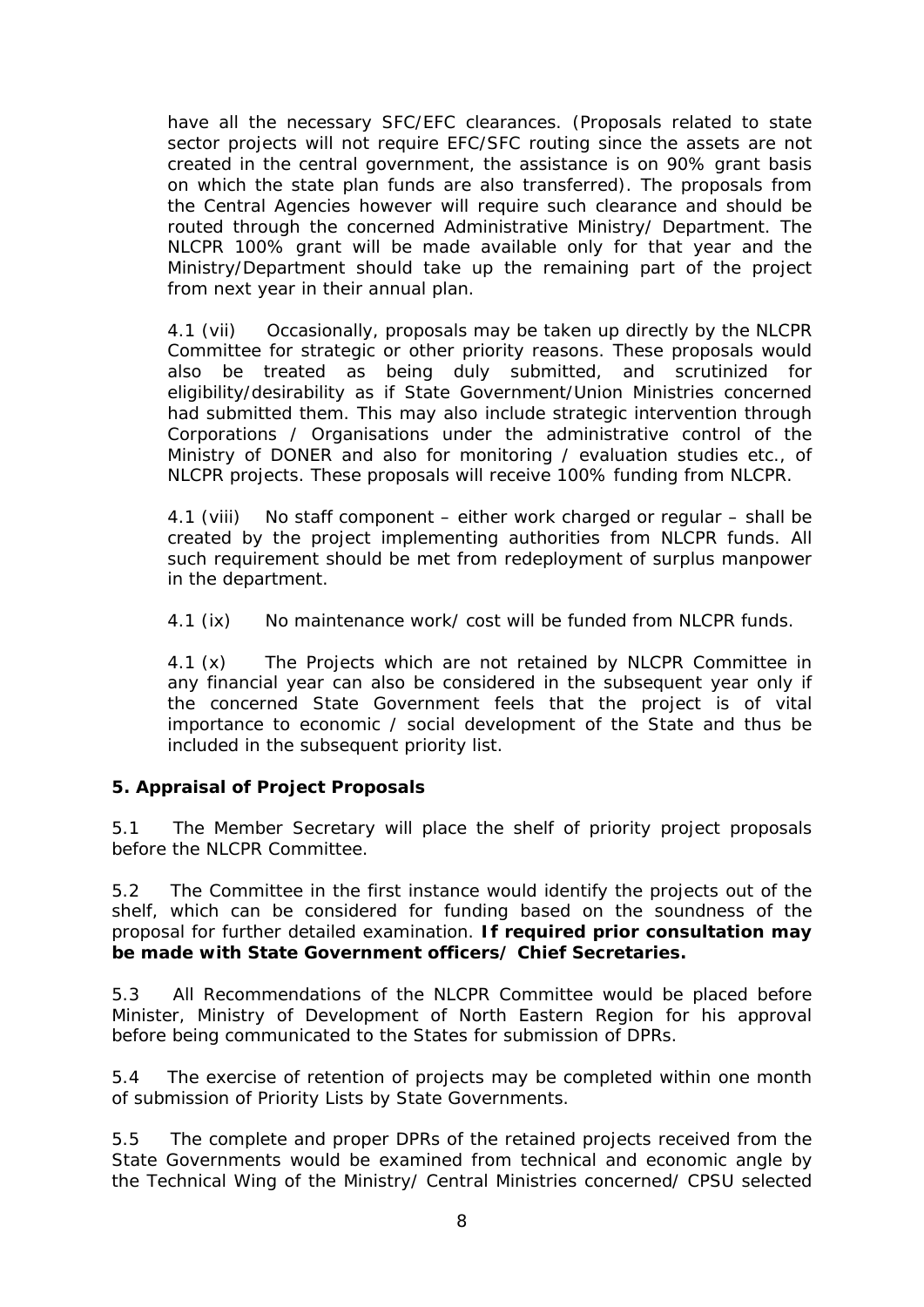for the purpose. The Technical Wing of the Ministry/ Central Ministries concerned/ CPSU will offer their comments on the DPR within 15 days and final comments within one month of receipt of DPR. The comments of the Technical Wing of the Ministry/ Central Ministries concerned/ CPSU selected for the purpose would be conveyed immediately to the State Governments. Similarly the State Government fully complying with the comments of the Ministry should send back the DPR/ revised DPR along with compliance report within 15 days from the receipt of the comments of the Ministry. If required the Ministry may invite officers of the State Government for clarifications.

5.6 **To avoid duplication of projects the DPRs may be sent to Planning Commission and Central Ministries concerned to obtain their comments within a definite time frame of one month about duplicity in funding of projects. If no comments received within one month, the Planning Commission and Central Ministries concerned may be deemed to have no objection in funding the project under NLCPR and DoNER may proceed for according sanction.**

5.7 Project proposals techno-economically cleared by the Technical Wing of the Ministry/ Central Ministries concerned/ CPSU selected for the purpose would be put up before the NLCPR Committee for final approval. This process would be completed within two months of the receipt of complete and proper DPR in the Ministry from the State Government.

5.8 Concurrence of the Minister DONER would be obtained before according final approval for the projects to be funded under NLCPR.

## **6. Cost escalation**

6.1 The proposal relating to escalation in cost of the sanctioned projects for any reason generally does not qualify for consideration under the Non-lapsable Central Pool of Resources. However, in some deserving cases, if the enhancement of the cost is due to change in scope of the works that was not envisaged at initial stage, the proposal will be submitted to the NLCPR Committee at the appropriate juncture for consideration.

6.2 In cases where the increase in cost is not due to change in scope, and felt to be justified due to factors beyond the control of the executing agency, NLCPR Committee will take a view provided that in such cases in overall terms the escalation does not exceed 20% of the originally approved cost. Financing of such increased cost may be permitted on the basis of sharing between the Nonlapsable Central Pool of Resources and the State Government in the ratio of 1:1.

## **7. Project implementation by the State Government.**

7.1 Once the project is approved by the Ministry of DoNER the State Government should ensure that the tender has been called on competitive basis by giving wide publicity in print media & website etc. and the works have been awarded within three months of its sanction, even without waiting for the release of funds from State Government to implementing agency.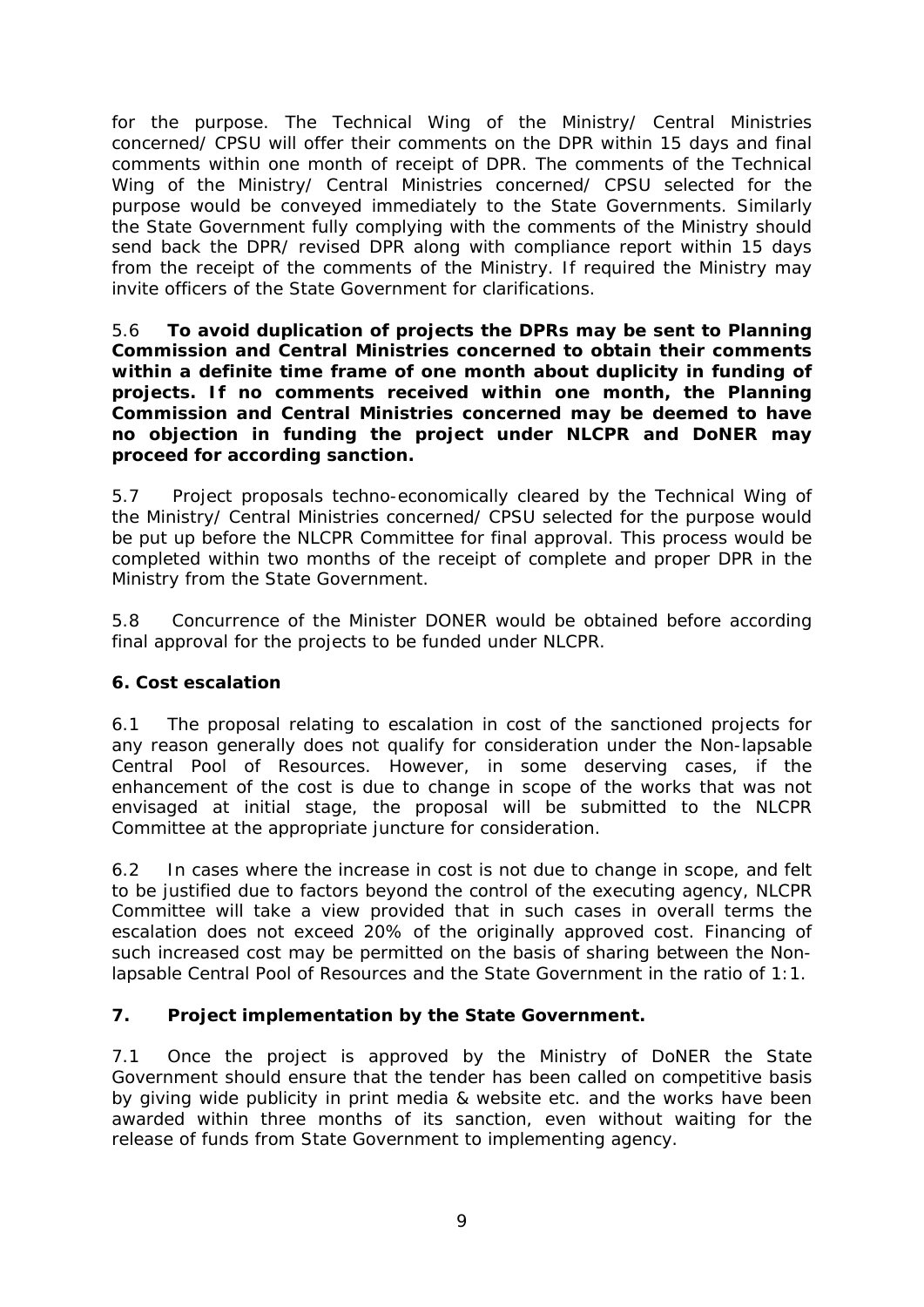7.2 The State Government should follow all codal formalities and strictly adhere to the project implementation schedule and physical targets given in the DPR.

#### **7.3 State Government may give preference to Local Bodies for implementation of the projects if they are qualified under tendering/ financial rules followed by them.**

7.4 Any project which could not be completed within target date (as given in DPR by the State Government) plus six months, it will be closed for funding by M/o DoNER. The State Government will be responsible for completion of the balance work in the project from its own resources.

7.5 In case during implementation of project State Government wants to increase/ change the completion schedule of the project, it may be done at the level of State Chief Secretary by holding a meeting and the revised date of completion so finalized may be conveyed to Ministry of DoNER with specific reasons well before the expiry of six months period after the original/actual date of completion.

## **8. Release of funds**

8.1 Once the proposal is approved for support by the Ministry of DoNER the funds would be released in three installments comprising of **40%, 40% and 20%** of the approved project support/cost unless there are special circumstances which would be clearly brought out in the proposal for release. The NLCPR division through the Joint Secretary concerned shall obtain the concurrence of Internal Finance Division of the Ministry for releasing installments.

8.2 The funds would be released/ sanctioned to the State Government in the form of 90:10. 90% of the approved cost would be released by the M/DoNER as Grant. Balance 10% being State share would be contributed by the State Government. As regards the disbursements, if any for projects of Union Ministries/Departments, it shall be made from the Central Pool to the department/ministry in form of supplementary demand for grants.

8.3 Release of funds for ongoing projects: The  $2^{nd}$  installment will be released only on completion of 40% of the project and submission of utilization certificate of at least 80% of funds released in  $1<sup>st</sup>$  installment. The subsequent installments shall depend upon the progress - both in financial and physical terms – of the implementation of the project subject to 80% utilization of funds of last release, and full utilisation of all prior releases, if any, and achieving commensurate physical progress.

8.4 Request for release of subsequent installments of funds submitted by the State must be accompanied with:

- Utilization Certificates (UCs)
- Quarterly Progress Reports (QPRs)
- Photographs of the works completed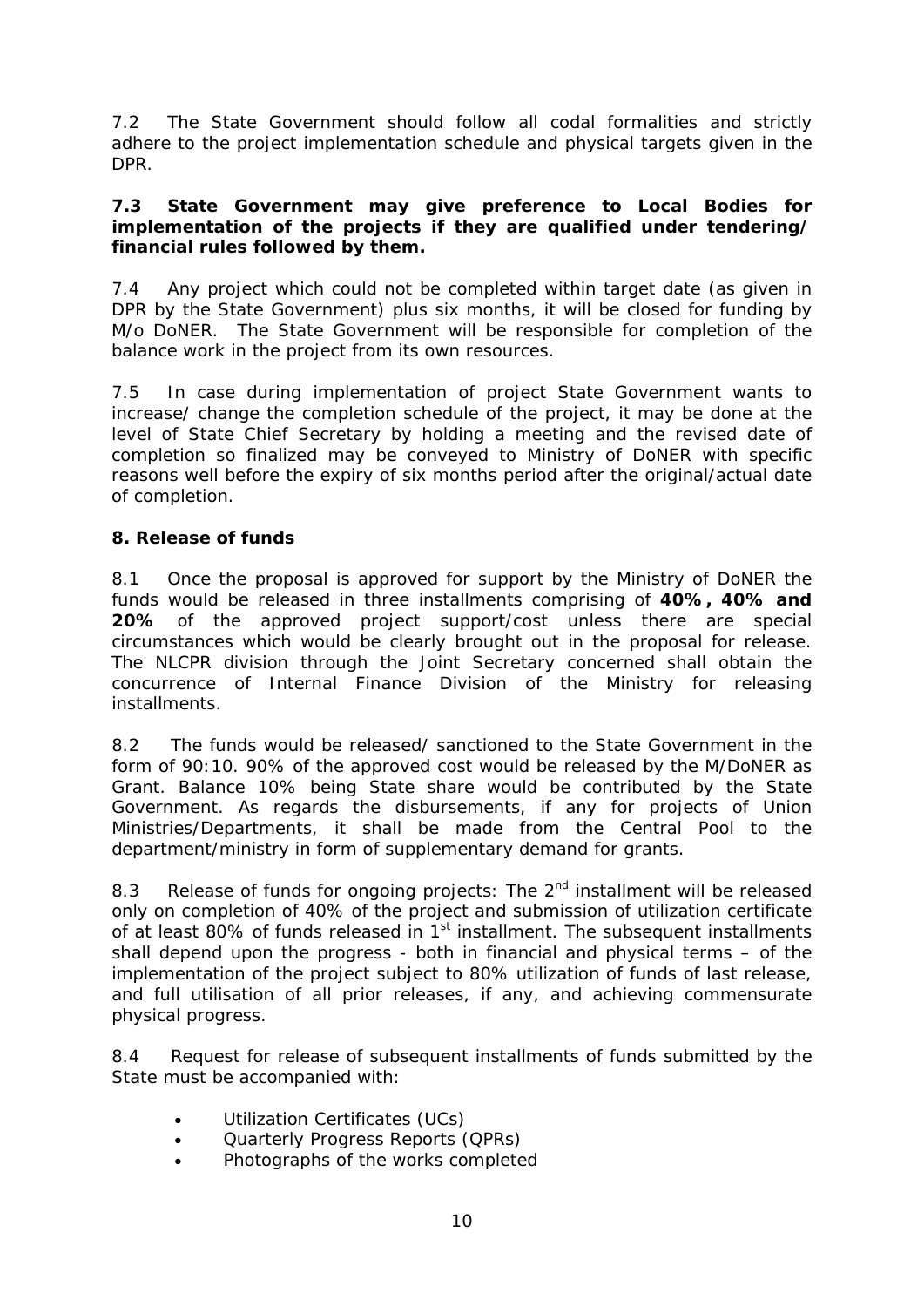- Work plan for the requisitioned amount with milestones and time frame
- Inspection report of Nodal officer indicating the physical & financial progress of the project, etc.

8.5 UCs shall be submitted in the prescribed proforma (Annexure IV) only when the expenditure on the project has been incurred by the implementing agency. Planning Secretary on behalf of the State and, in case of a Union Ministry, an officer not below the rank of Joint Secretary, should sign the UCs. Release of further installments shall be recommended only after receipt of UCs and QPRs and other mandatory documents.

8.6 Funds released from the Pool must be transmitted to the implementing agency/ project authority (such as PWD, Housing Corporation, State Electricity Board, etc.) by the State Government within 15 days from the date of release of funds from Government of India and a certificate to this effect be sent to Ministry of Development of North Eastern Region by the State Planning Department.

8.7 Funds released by the Government of India must be utilized within a period of 12 months from the date of release. In case the funds are not utilized within the stipulated time, such cases may be referred to the Ministry of Development of North Eastern Region with sound reasoning for revalidation. Revalidation for a limited period may be granted by Secretary of Ministry of DONER on merit.

## **9. Monitoring & Evaluation**

9.1 The State and Union Ministries/Departments shall report the progress in respect of each project at the end of the quarter on the proforma (QPR) prescribed for this purpose at Annexure V. Any additional information may be furnished along with the format. Such QPRs should reach the Joint Secretary of the Ministry within three weeks of the end of the quarter under report.

9.2 Chief Secretary of the State shall hold quarterly meeting to review the progress of implementation of the ongoing projects under NLCPR and make available summary record of such meetings to the Ministry of DONER.

9.3 State will carry out project inspection periodically. The quarterly review report of the State would contain a separate and distinct section on the findings of the project inspection. In case of NLCPR projects implemented by Central Government agencies, such inspections may be conducted by their competent authority and reports will be submitted to the Ministry under intimation to concerned State Government.

9.4 State would nominate a 'nodal officer' for each project who would be responsible for project implementation and monitoring.

9.5 Monitoring and evaluation of implementation of the project shall also be undertaken through field inspections by officers of the Ministry of DONER, as well as through impact studies, **social audits** and evaluations conducted by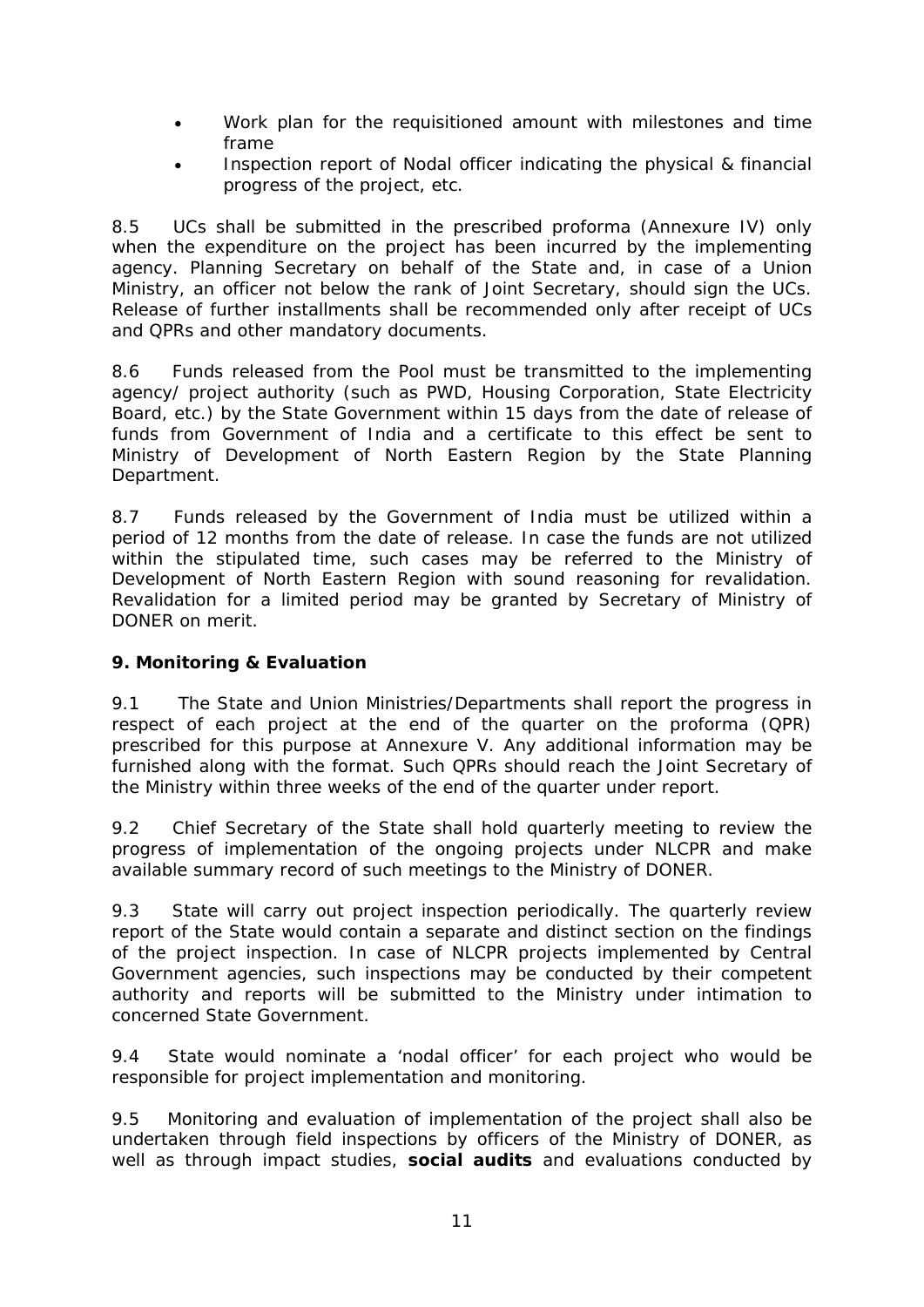government or through **independent agencies** at the request of the Ministry (DONER).

9.6 Each State would ensure that the projects being funded under NLCPR are shown at Major-head to sub-head level in their plan budgets so that withdrawals from those heads as certified by audit can be matched with expenditure figures supplied by State for each project.

9.7 The State Government would ensure that the data entry of the progress of the project starting from the submission of the priority list by the State Government upto the completion of the project shall be made by the designated officials of the State Government on the online data entry Management Information System (MIS) already in vogue.

9.8 The Ministry should also review of implementation of projects with State Governments through video conference at the level of Joint Secretary.

# **10. Transparency and Publicity of Information**

In order to ensure that the information about developmental schemes being financed through the Non-lapsable Central Pool of Resources reaches the ultimate beneficiaries, i.e. the targeted beneficiaries, there is a need to ensure greater transparency and publicity of information. For this purpose, the following shall be ensured:

- (i) All the schemes/projects being supported from the Central Pool shall be given wide publicity in local media.
- (ii) Immediately after project approval is received, the State Government shall display at project site a board indicating the date of sanction of the project, likely date of completion, estimated cost of the project, source of funding i.e. Non-lapsable Central Pool of Resources (Government of India), contractor(s) name and the physical Target as at **Annexure-VI**. After completion of projects, State Government will put a permanent display on site like plaque on the wall etc. after asset is created displaying details of NLCPR funding as per **Annexure-VI**.
- (iii) State Government shall disseminate information through media, print, electronic, through appropriate means on the schemes being implemented from the Central Pool.

\*\*\*\*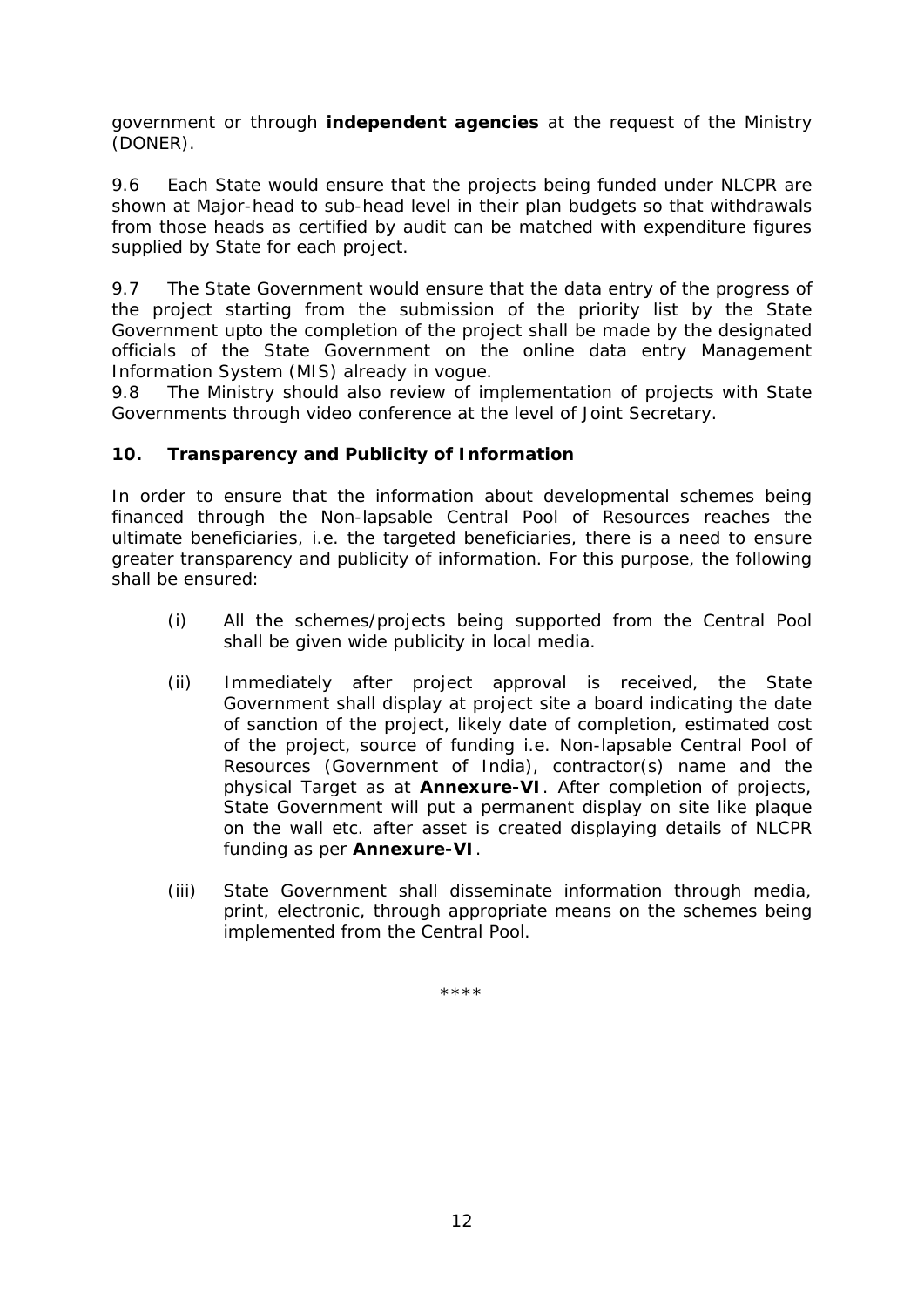#### **ANNEXURE-I**

#### **MODEL CONCEPT PAPER**

The following points may be kept in view while formulating the concept papers for priority projects for submission to Ministry of Development of North Eastern Region:

- 1) The concept paper should elaborate the problem to be addressed through the project at the local / state level. Evidence regarding the native and magnitude of the problems should be given. Clear evidence should be available regarding the nature and magnitude of the problem to be addressed.
- 2) The development objectives proposed to be achieved should be given.
- 3) Benefits likely to accrue quantified in terms of population and other parameters.
- 4) The ongoing initiatives taken by the State Government and the manner in which duplication will be avoided and synergy created through the proposed project.
- 5) Economic parameters be given to justify the project for funding and in case of social infrastructure projects socio-economic analysis justifying taking up of the project may be elaborated.
- 6) Issues relating to sustainability, including operation and maintenance of assets after project completion and related issues should be given.
- 7) Estimated cost, financial and physical phasing, time frame, status of administrative and statutory clearances from State / Central Government authorities, and readiness for implementation of the projects should also be given.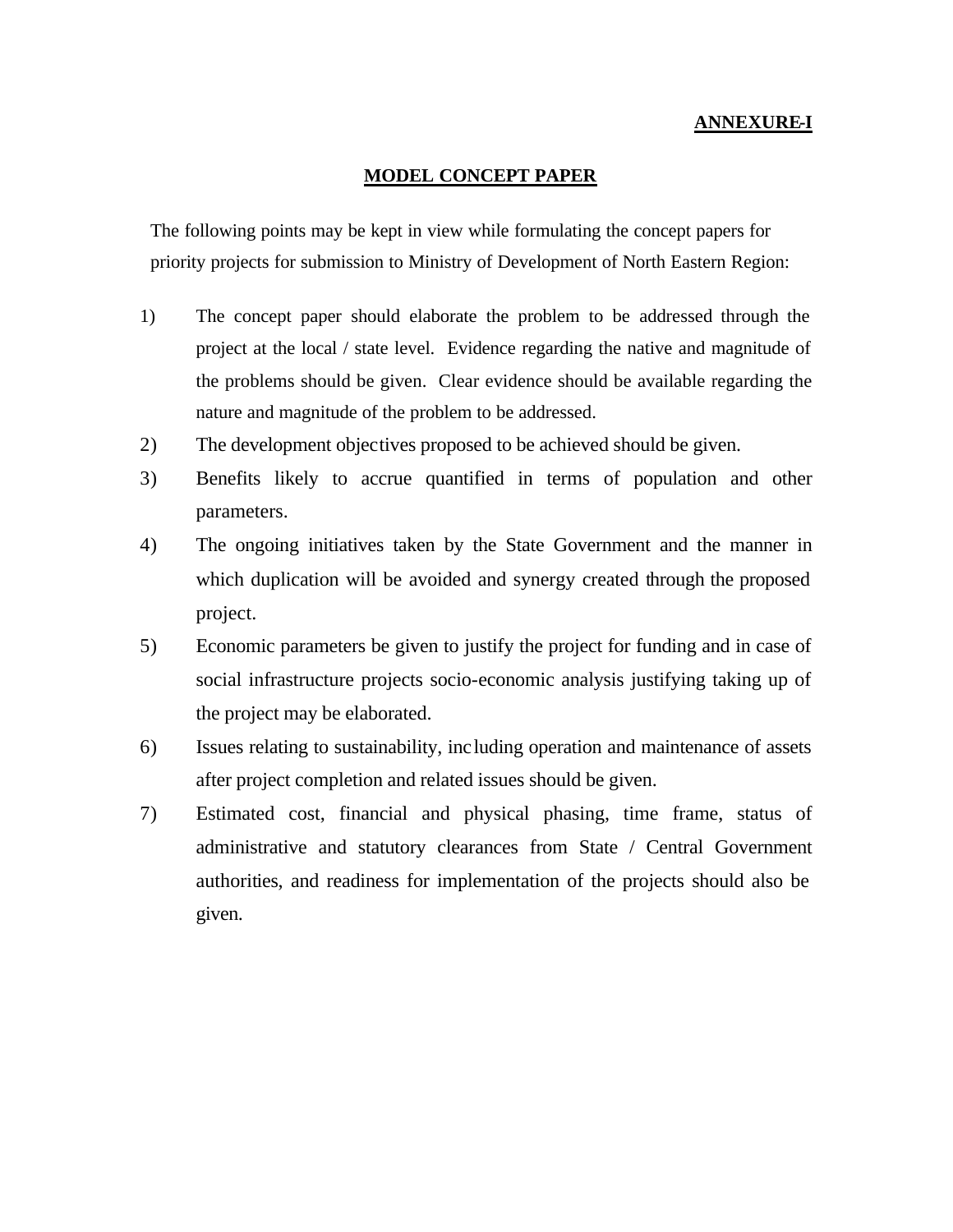#### **GENERIC STRUCTURE OF THE DETAILED PROJECT REPORT (DPR)**

**Context/background**: This section should provide a brief description of the sector/subsector, the State priority, strategy and policy framework as well as brief description of the existing situation.

This section should also provide:

- 1. The sectoral policy of the State for the sector to which the proposed project belongs.
- 2. If no sectoral policy is there, then the vision of the State Government in this regard should be given.
- 3. Has the State Govt prioritized the works in this particular sector as per their importance/requirement?
- 4. Detailed facts and figures for that sector and the rationale for the particular project should be provided why this project should be chosen over other works in the same sector.
- 5. How does this project justify to be given priority leaving behind other sectors?
- 6. Does this have some strategic importance for this state?

**Problems to be addressed**: This section should elaborate the problems to be addressed through the project/scheme at the local/regional level. Evidence regarding the nature and magnitude of the problems should be presented, supported by baseline data/surveys/reports. Clear evidence should be available regarding the nature and magnitude of the problems to be addressed. In addition this section should also include:

- 1. How the project dovetails into the long-term sectoral policy of the State?
- 2. What are the existing benchmarks?
- 3. Benefits expected to accrue after completion of the project?

**Project Objectives**: This section should indicate the Development Objectives proposed to be achieved, ranked in order of importance. The deliverables/outputs for each Development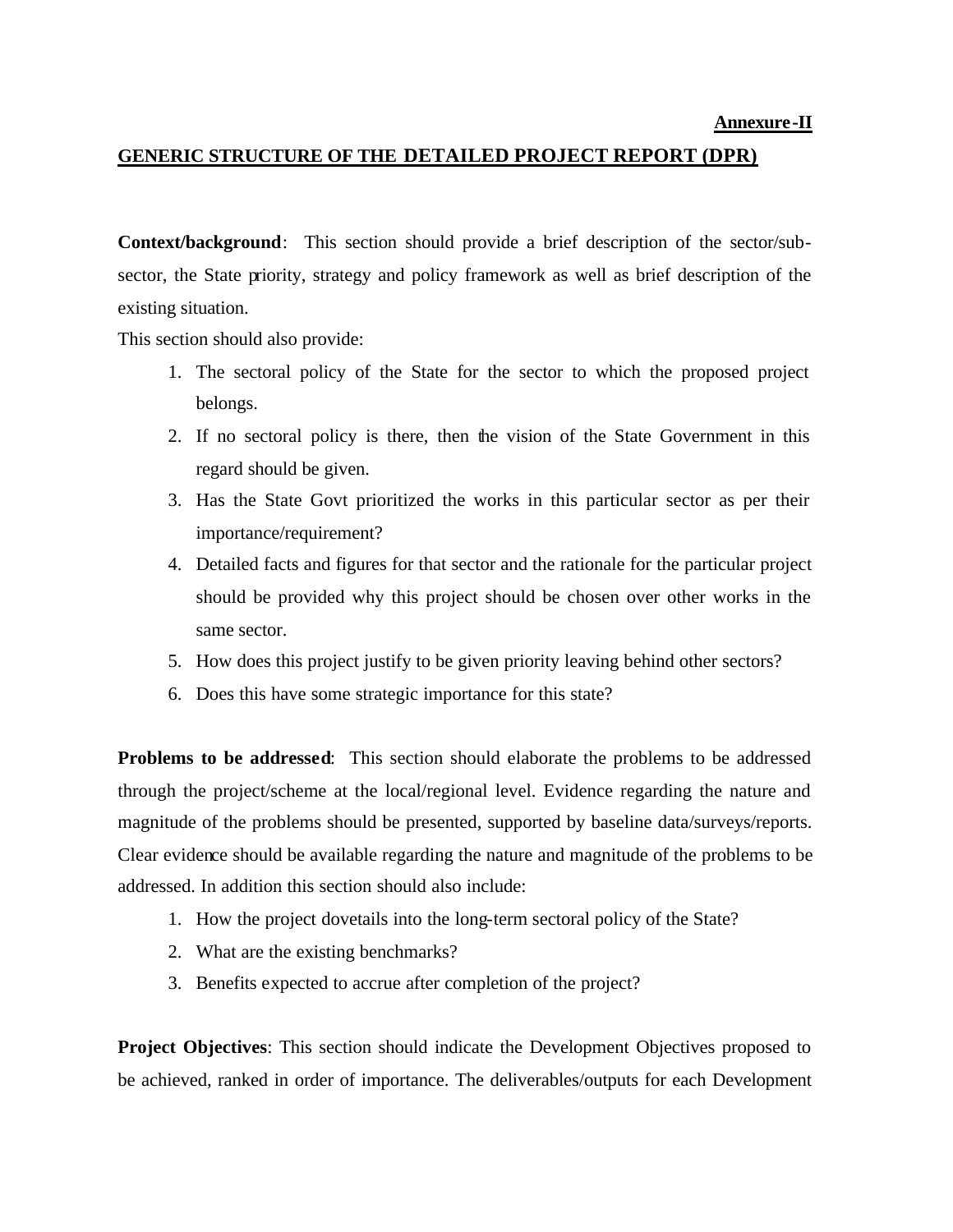Objective should be spelt out clearly. This section should also provide a general description of the project.

**Target beneficiaries**: There should be clear identification of target beneficiaries. Stakeholder analysis should be undertaken, including consultation with stakeholders at the time of project formulation. Options regarding cost sharing and beneficiary participation should be explored and incorporated in the project. Impact of the project on weaker sections of society, positive or negative, should be assessed and remedial steps suggested in case of adverse impact.

**Project beneficiaries**: This section should present an analysis of alternatives strategies available to achieve the Development Objectives. Reasons for selecting the proposed strategy should be brought out. Involvement of NGOs should be considered. Basis for prioritization of locations should be indicated (where relevant). Options and opportunity for leveraging government funds through public-private partnership must be given priority and explored in depth.

**Legal Framework**: This sector should present the legal framework within which the project will be implemented and strengths and weakness of the legal framework in so far as it impacts on achievement of project objectives.

**Environmental impact assessment**: Environmental impact assessment should be undertaken, wherever required and measures identified to mitigate adverse impact, if any. Issues relating to land acquisition, diversion of forestland, rehabilitation and resettlement should be addressed in this section.

**On-going initiatives**: This section should provide a description of ongoing initiatives and the manner in which duplication will be avoided will be avoided and synergy created through the proposed project.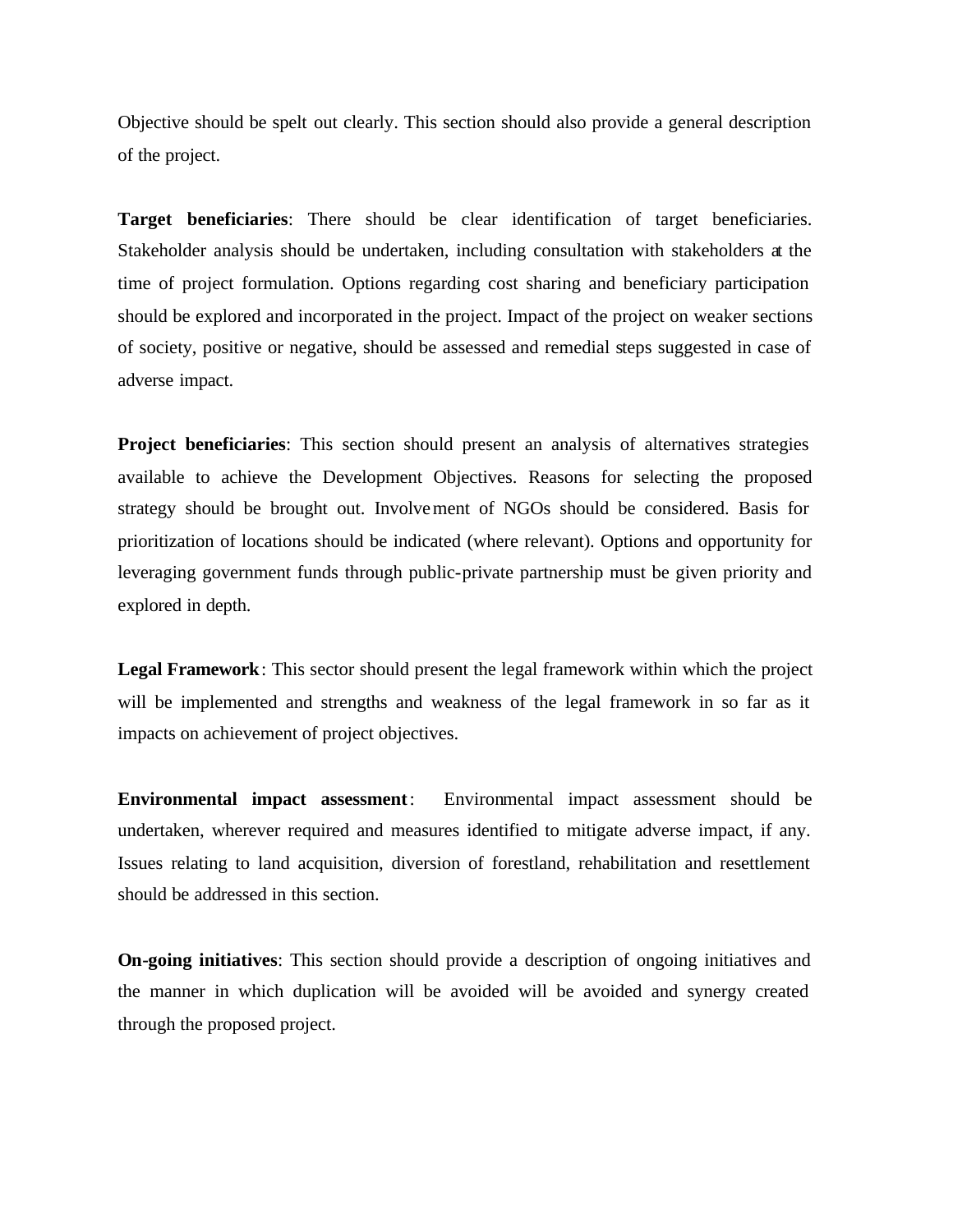**Technology issues**: This section should elaborate on technology choices, if any, evaluation of options, as well as the basis for choice of technology for the proposed project.

**Management arrangements**: Responsibilities of different agencies for project management and implementation should be elaborated. The organization structure at various levels as well as monitoring and coordination arrangements should be spelt out. Simultaneously this section should include following information:

- 1. The project implementation and monitoring arrangement?
- 2. Nodal officer?
- 3. Implementation team?
- 4. Implementation schedule?
- 5. Status of readiness of the project for execution indicating the status of availability of administrative and regulatory clearances such as:
	- (a) Forest clearance
	- (b) Acquisition of land
	- (c) Any other clearance required etc. This Chapter will also list out monitoring arrangement proposed.

**Means of Finance and Project Budget:** This section should focus on means of finance, evaluation of options, project budget, cost estimates and phasing of expenditure. Options for cost sharing and cost recovery (user charges) should be considered and built into the total project cost. Infrastructure projects may be assessed on the basis of the cost of debt finance and the tenor of debt. Options for raising funds through private sector participation should also be considered and built into the project cost.

**Time frame**: This section should indicate the proposed 'zero' date for commencement and also provide a PERT/CPM chart.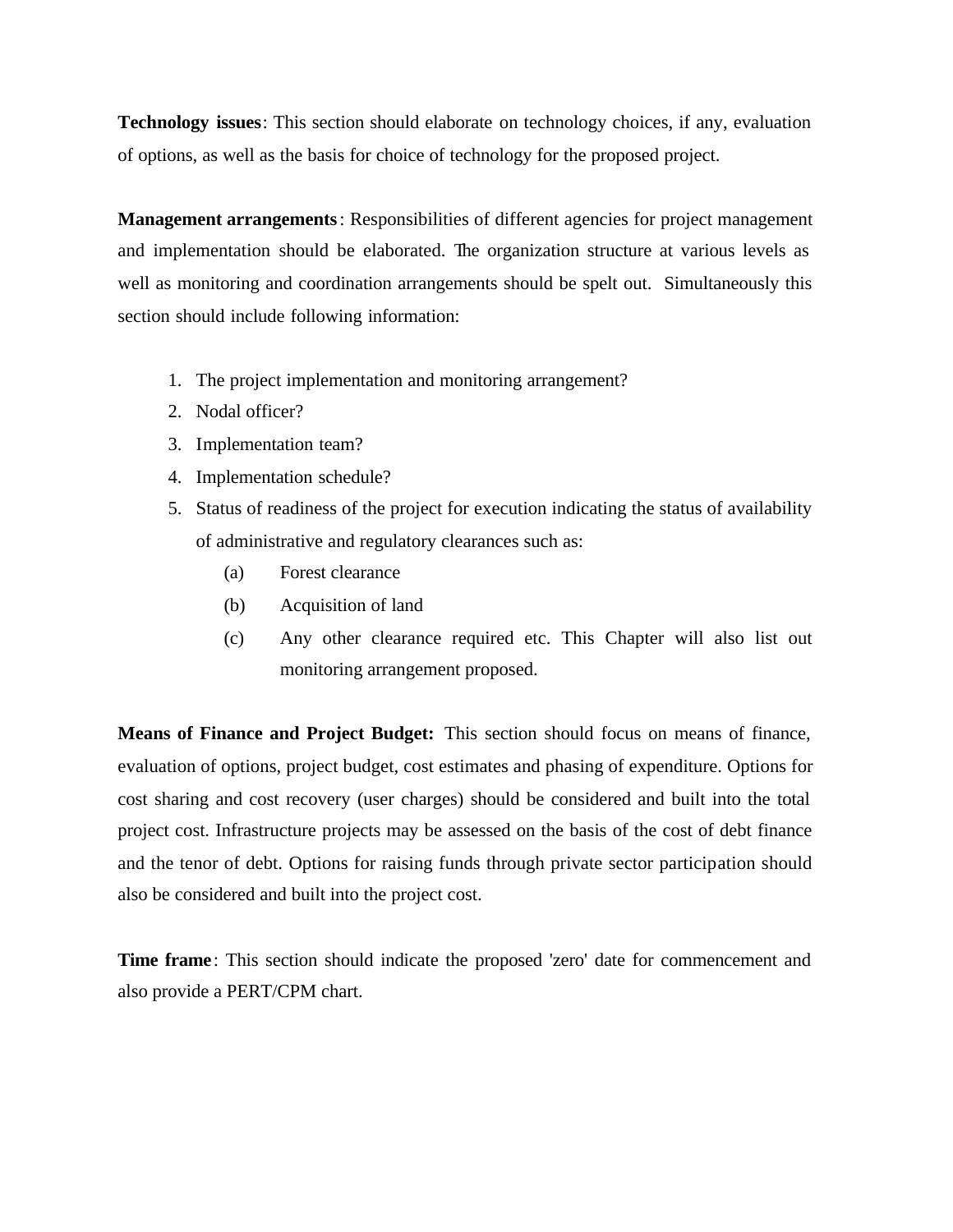**Risk analysis**: This section should focus on identification and assessment of project risks and how these are proposed to be mitigated. Risk analysis could include legal / contractual risks, environmental risks, revenue risks, project management risks, regulatory risks, etc.

**Evaluation**: This section should focus on lessons learnt from evaluation of similar projects implemented in the past. Evaluation arrangements for the project, whether concurrent, midterm or post-project should be spelt out. It may be noted that continuation of project/schemes from one plan period to another will not be permissible without an independent, in depth evaluation being undertaken.

**Success criteria:** Success criteria to assess whether the Development Objectives have been achieved should be spelt out in measurable terms. Base-line data should be available against which success of the project will be assessed at the end of the project (Impact assessment). In this regard, it is essential that base-line surveys be undertaken in case of large, beneficiary-oriented projects.

Success criteria for each Deliverable/output of the project should also be specified in measurable terms to assess achievement against proximate goals.

**Financial and economic analysis**: Financial and economic analysis of the project may be undertaken. This analysis should clearly be able to justify the cost to be incurred on the project and its consequent sanction.

**Sustainability**: Post-implementation management issues relating to sustainability, including stakeholder commitment, operation and maintenance of assets after project completion, and other related issues should be addressed in this section. The other related issues may be addressed as:

- 1. The current practice in the State.
- 2. Budget Provisions made in the past for the similar projects.
- 3. The post-implementation requirements for the particular project viz.
	- (a) Manpower training needs.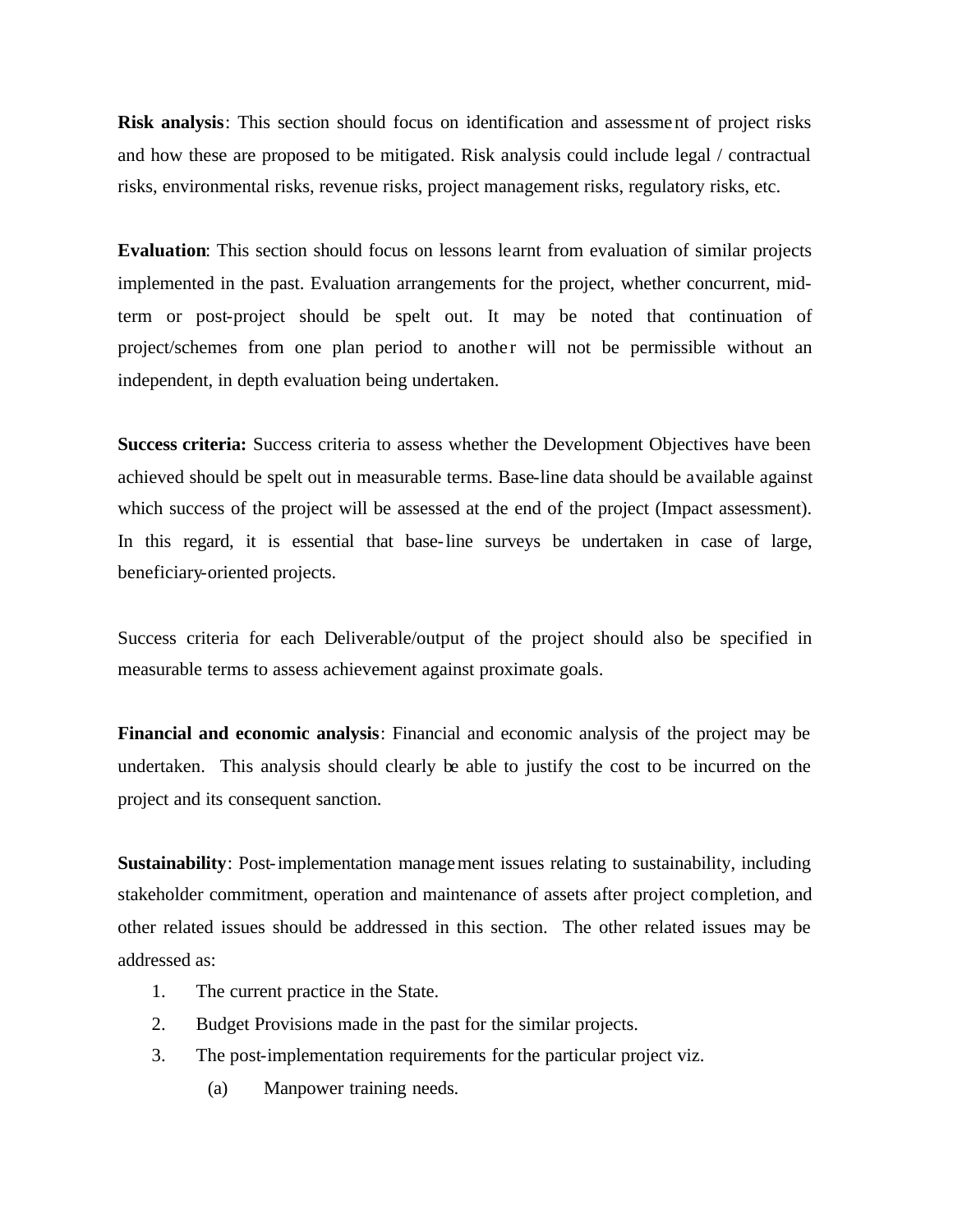- (b) Financial needs etc.
- 4. Can this project be made self-sustainable in future? If, yes, what are arrangements have been put in place.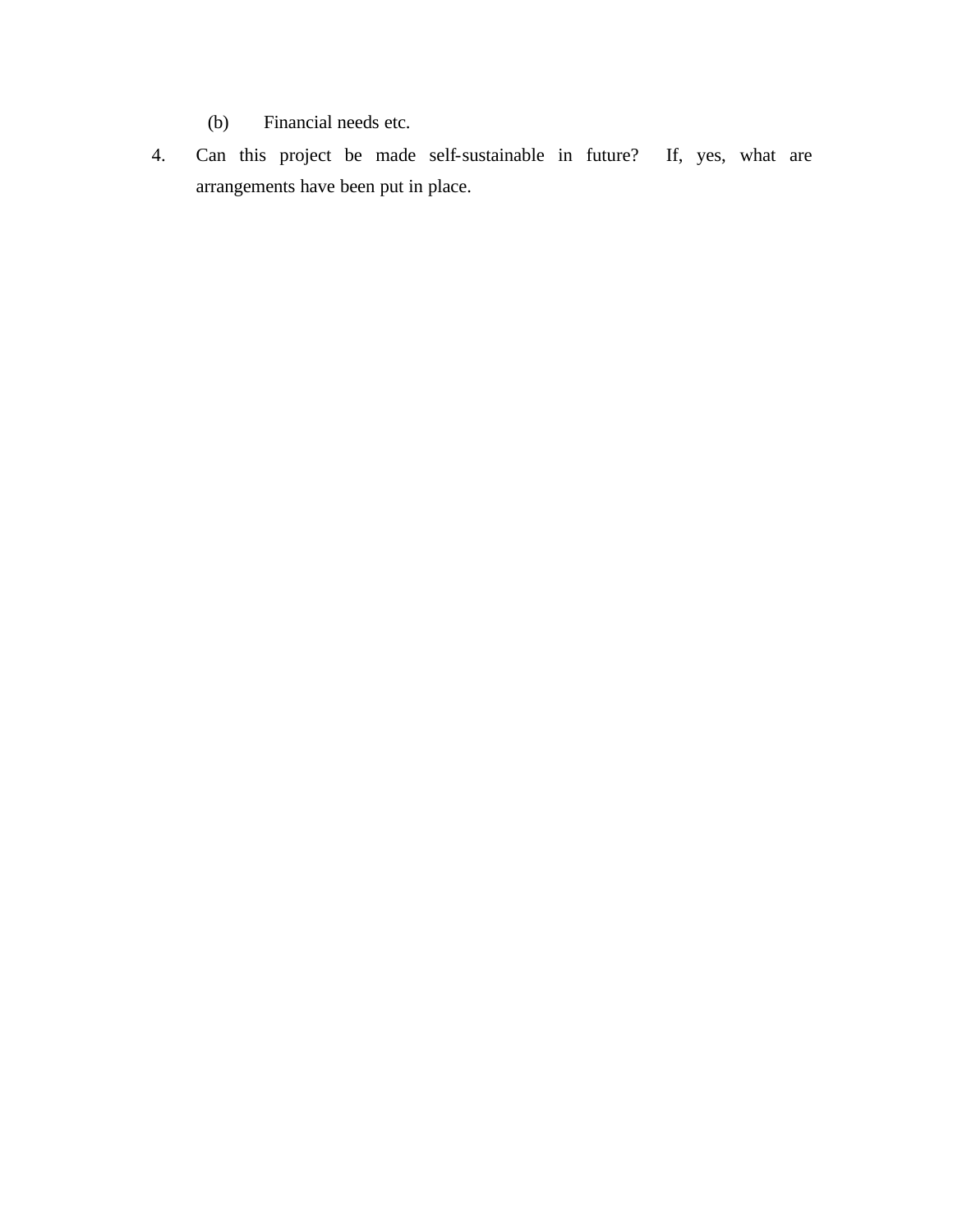# **PROJECT/SCHEME SCHEDULE TO BE SUBMITTED BEFORE RELEASE OF 1ST INSTALMENT**

# **A. Identification Particulars**

| $\ldots$ : $\ldots$                                           |
|---------------------------------------------------------------|
|                                                               |
| 5. Date of Completion of Project/scheme :                     |
| 6. Objectives/ Scope/Benefits (Not more than four lines)      |
| 7. Executing Agency (State Govt./ PSU/ other agency (specify) |
|                                                               |

# **B. Project Implementation Schedule (**since start till date of completion)

|                                                        |      |     |          |     |          | $Year$ ------ |          |          |     |          |     |            |     | Year |            |            |     |
|--------------------------------------------------------|------|-----|----------|-----|----------|---------------|----------|----------|-----|----------|-----|------------|-----|------|------------|------------|-----|
| Items/ Activities*<br>(milestones/units/beneficiaries) | Unit |     | 1st qtr. |     | 2nd qtr. |               | 3rd qtr. | 4th qtr. |     | 1st qtr. |     | $2nd$ qtr. |     |      | $3rd$ qtr. | $4th$ qtr. |     |
| area coverage etc.)                                    |      | Phy | Fin      | Phy | Fin      | Phy           | Fin      | Phy.     | Fin | Phy      | Fin | Phy        | Fin | Phy  | Fin.       | Phy        | Fin |
| 1. Land Acquisition                                    |      |     |          |     |          |               |          |          |     |          |     |            |     |      |            |            |     |
| 2. Infrastructure Dev.                                 |      |     |          |     |          |               |          |          |     |          |     |            |     |      |            |            |     |
| 3. Civil construction/buildings                        |      |     |          |     |          |               |          |          |     |          |     |            |     |      |            |            |     |
| 4. Installation of Mach./Equip                         |      |     |          |     |          |               |          |          |     |          |     |            |     |      |            |            |     |
| $a)$                                                   |      |     |          |     |          |               |          |          |     |          |     |            |     |      |            |            |     |
| $b)$                                                   |      |     |          |     |          |               |          |          |     |          |     |            |     |      |            |            |     |
| 5. Environmental safeguards                            |      |     |          |     |          |               |          |          |     |          |     |            |     |      |            |            |     |
| 6. For beneficiary oriented                            |      |     |          |     |          |               |          |          |     |          |     |            |     |      |            |            |     |
| schemes                                                |      |     |          |     |          |               |          |          |     |          |     |            |     |      |            |            |     |
| a) Area to be covered                                  |      |     |          |     |          |               |          |          |     |          |     |            |     |      |            |            |     |
| b) Units established                                   |      |     |          |     |          |               |          |          |     |          |     |            |     |      |            |            |     |
| c) No. of beneficiaries                                |      |     |          |     |          |               |          |          |     |          |     |            |     |      |            |            |     |
| d) Others (specify)                                    |      |     |          |     |          |               |          |          |     |          |     |            |     |      |            |            |     |
| 7. Other works (specify)                               |      |     |          |     |          |               |          |          |     |          |     |            |     |      |            |            |     |
| 8. Mechanical completion/                              |      |     |          |     |          |               |          |          |     |          |     |            |     |      |            |            |     |
| commercial operation/                                  |      |     |          |     |          |               |          |          |     |          |     |            |     |      |            |            |     |
| completion of scheme                                   |      |     |          |     |          |               |          |          |     |          |     |            |     |      |            |            |     |

*\* The items/activities may change as per nature of Project/Schemes/Programmes*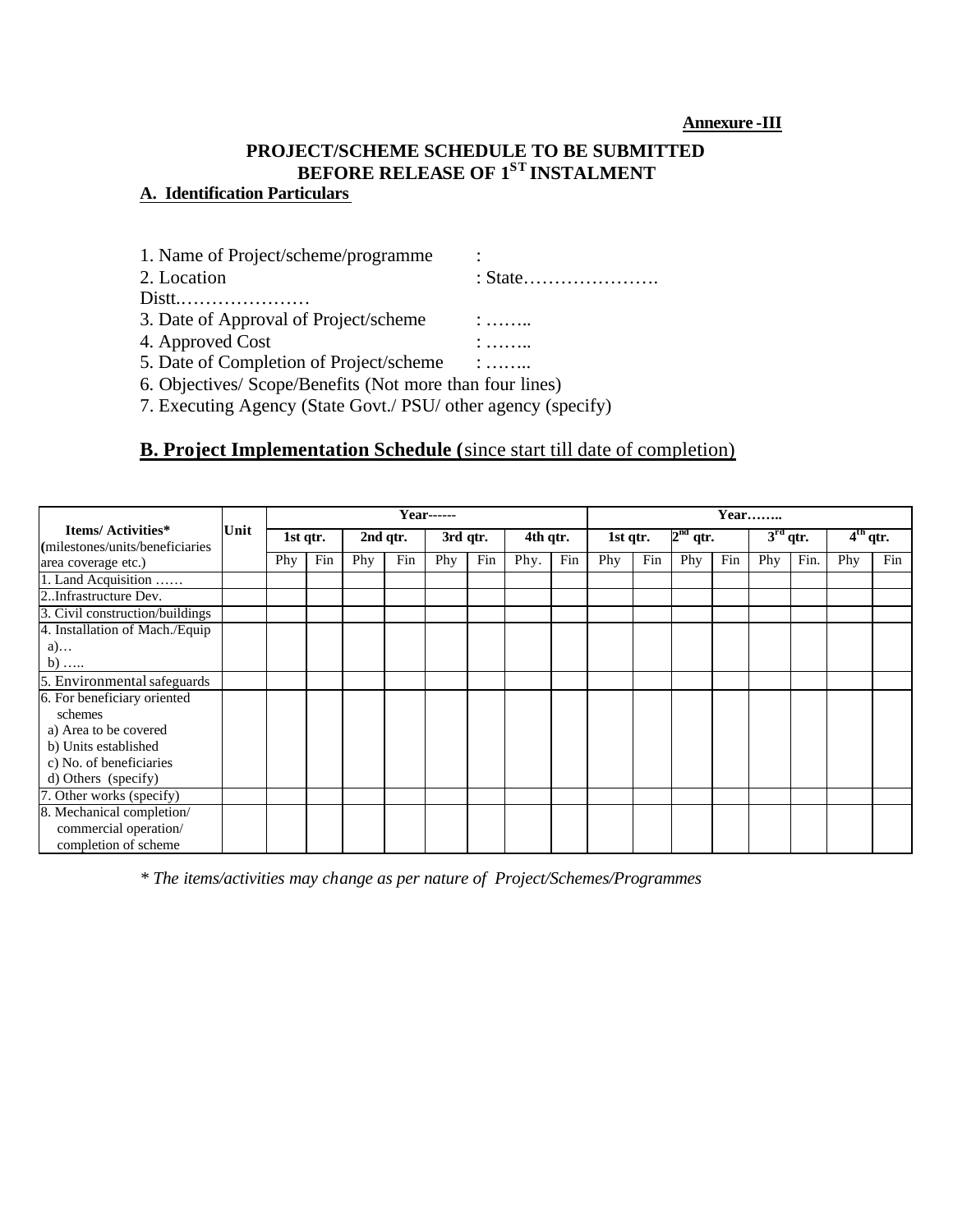**ANNEXURE-IV**

#### **UTILISATION CERTIFICATE**

#### **Name of Project: Approved Support from NLCPR: Rs…… lakhs**

#### **Releases made till date (breakup in the following order):**

| SI<br>No. | Letter No & date       | Amount       |
|-----------|------------------------|--------------|
|           | DNER/NLP/ //2002 DATED | Rs.<br>lakhs |
|           |                        |              |

#### **Current release/releases for which the UC is being furnished:**

| $\sim$<br>ات<br>No. | Letter No & date       | Amount   |
|---------------------|------------------------|----------|
|                     | DNER/NLP/ //2002 DATED | Rs lakhs |

Certified that out of Rs…… lakhs. (in words) made available as assistance under the Nonlapsable Central Pool of Resources sanctioned by Department of Development of North Eastern Region during the financial year .... vide letter number DNER/NLP/ / /2002 DATED and Rs. ..... (in words……) on account of unspent balance of the previous year, a sum of Rs….. lakhs(in words) has been utilized for the following works:

#### (Name of the project)

| Components/items of works | Amount utilised |
|---------------------------|-----------------|
| -а.                       |                 |
| N.                        |                 |
| c.                        |                 |

Further certified that I have satisfied myself that the conditions on which the assistance from the Non-lapsable Central Pool of Resources was sanctioned have been duly fulfilled/are being fulfilled and that I have exercised the following checks to see that the money was actually utilized for the purpose for which it was sanctioned.

Kinds of Checks exercised\*

- 1. Vouchers and Books of Accounts.
- 2. Measurement Books
- 3. Grant-in-aid/Loan Register
- 4. Expenditure Register.

The balance of Rs. \_\_\_\_\_\_\_ is remaining unutilised as on (date/month/year).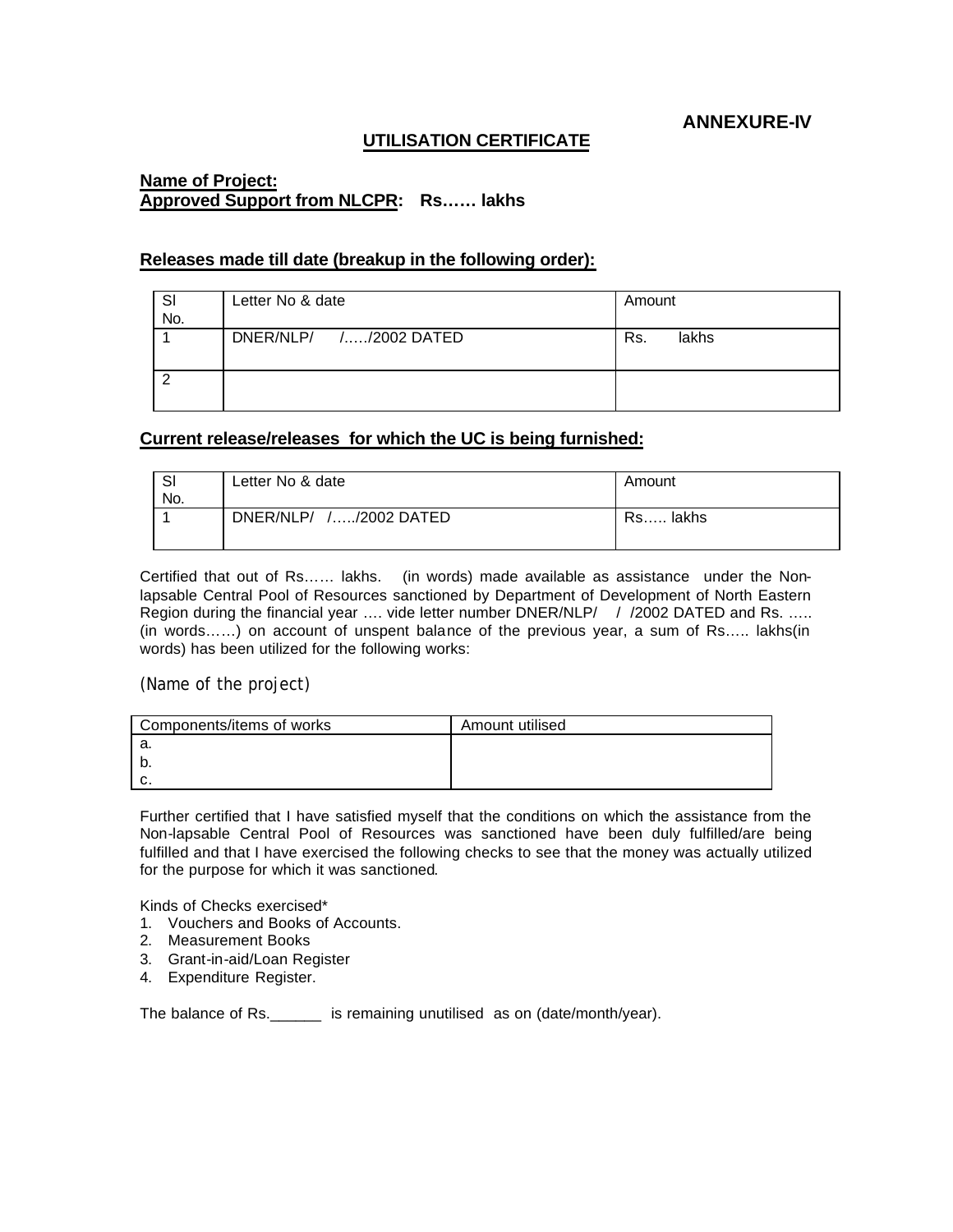| Signature by the Departmental | Counter Signature by Planning |
|-------------------------------|-------------------------------|
| Secretary:                    | Secretary:                    |
| Name:                         | Name:                         |
| Date:                         | Date:                         |
| Place:                        | Place                         |
| Office Seal:                  | Office Seal:                  |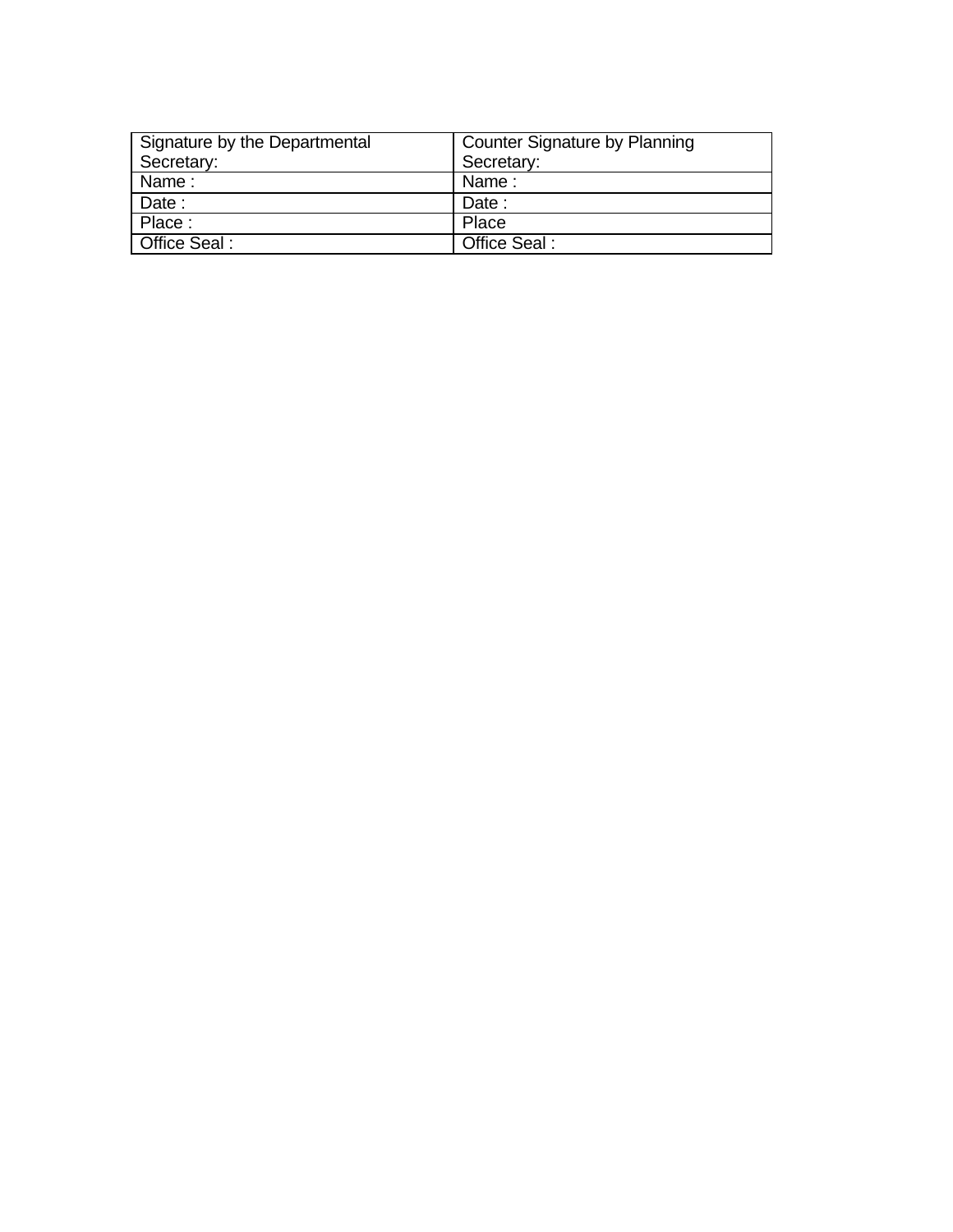# **PROGRESS REPORT FOR QUARTER ENDING (Month/Year)**

#### **A. Identification Particulars**

- 1. Name of Project/scheme/programme :
- 2. Location :
	- State… Distt.…
- 3. Date of Approval of Project/scheme :
- 4. Approved Cost :
- 5. Date of Completion of Project/scheme :
- 6. Executing Agency (State Govt./ PSU/ other agency (specify) :.

#### **B. Progress of Preliminary Activities**

| <b>Preliminary Project Activity</b> |                            | <b>Date</b> | <b>Remarks</b> |
|-------------------------------------|----------------------------|-------------|----------------|
| Agreement for project execution     |                            |             |                |
| (i)                                 | Preparation of Draft       |             |                |
|                                     | <b>Invitation for Bids</b> |             |                |
|                                     |                            |             |                |
| (ii)                                | <b>Invitation for Bids</b> |             |                |
| (iii)                               | <b>Evaluation of Bids</b>  |             |                |
| (iv)                                | Selection of Agency        |             |                |
| Award of works                      |                            |             |                |

#### **C. Physical Progress (Descriptive)**

|     | <b>Activities/Major Items of</b><br>work | Unit | <b>Physical Progress during the Quarter</b> |
|-----|------------------------------------------|------|---------------------------------------------|
| . . |                                          |      |                                             |
| ∼.  |                                          |      |                                             |
| J.  |                                          |      |                                             |
| 4.  |                                          |      |                                             |
| J.  |                                          |      |                                             |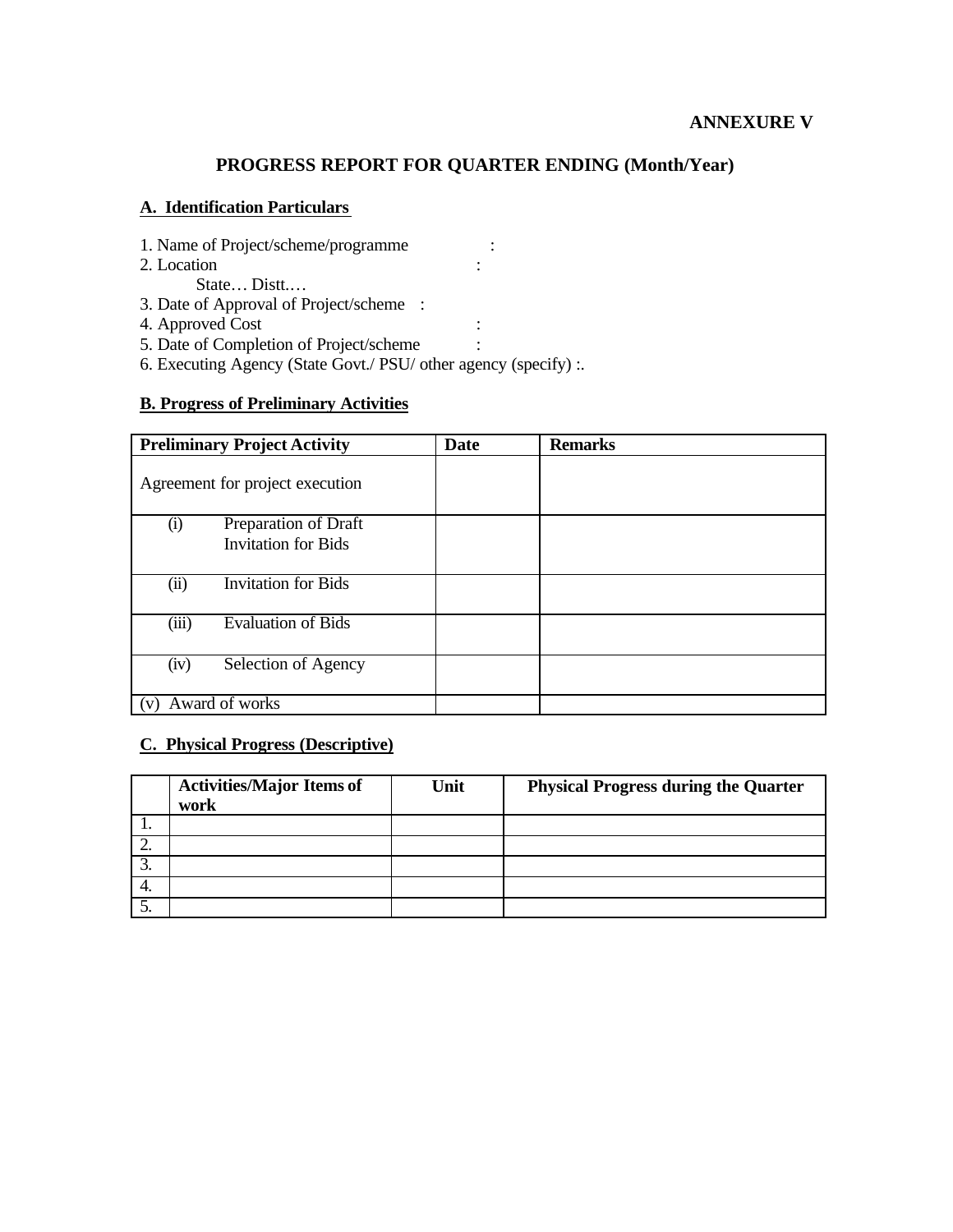#### **D. Financial Progress**

| S.N<br>$\Omega$ | <b>Expenditure against Activities (major</b><br>items of expenditure) | <b>During Quarter</b> | <b>Cumulative</b><br><b>Expenditure</b> | <b>Reasons of</b><br><b>Variation</b> |
|-----------------|-----------------------------------------------------------------------|-----------------------|-----------------------------------------|---------------------------------------|
|                 |                                                                       |                       |                                         |                                       |
| ∠.              |                                                                       |                       |                                         |                                       |
| 3.              |                                                                       |                       |                                         |                                       |
|                 | Total actual expenditure                                              |                       |                                         |                                       |

#### **E. Progress of Release of Funds**

|    | <b>Release of Funds/Payments</b>                                                                                              | <b>During the Quarter</b> | <b>Cumulative</b><br><b>Amount</b> |
|----|-------------------------------------------------------------------------------------------------------------------------------|---------------------------|------------------------------------|
|    | Central Govt. to State Govt.                                                                                                  |                           |                                    |
| 2. | State Government of concerned<br>Deptt.                                                                                       |                           |                                    |
| 3. | <b>Actual Disbursement to</b><br>Contractors/Beneficiaries etc.<br>(utilization certificates/<br>Imp. Vouchers etc. attached) |                           |                                    |

#### **F. Key Parameters**

- 1. Overall physical progress (%).
- 2. Total funds received from NLCPR
- 3. Expenditure incurred out of (2) above.
- 4. Anticipated completion date of the project/scheme.

#### **G. Qualitative observations on the implementation of the project/Scheme:**

- 1. Follow-up action on issues raised in previous quarter.
- 2. Major constraints/problems encountered.
- 3. Latest inspection notes on the project containing the following :
	- (a) Is copy of DPR available at site ?
	- (b) What are the quantitative achievements against DPR?
	- (c) What are the qualitative assessment of project implementation?
	- (d) Suggestive remedial action to be taken by concerned department/agency may be indicated.
	- (e) Is any specific item pending for clearance with any State Government authority?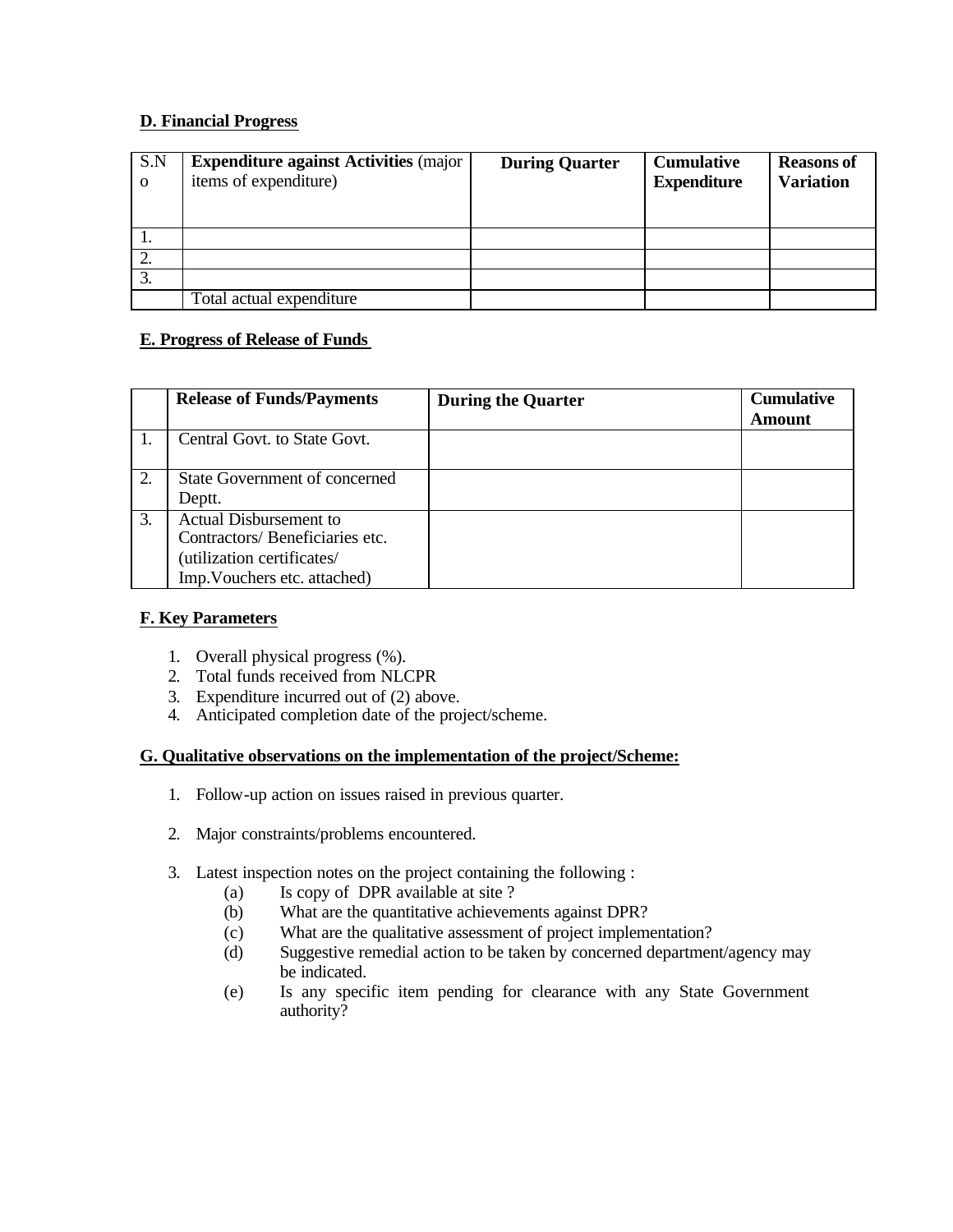Signature by the Nodal Officer: Name : Designation: Date : Place : Office Seal :